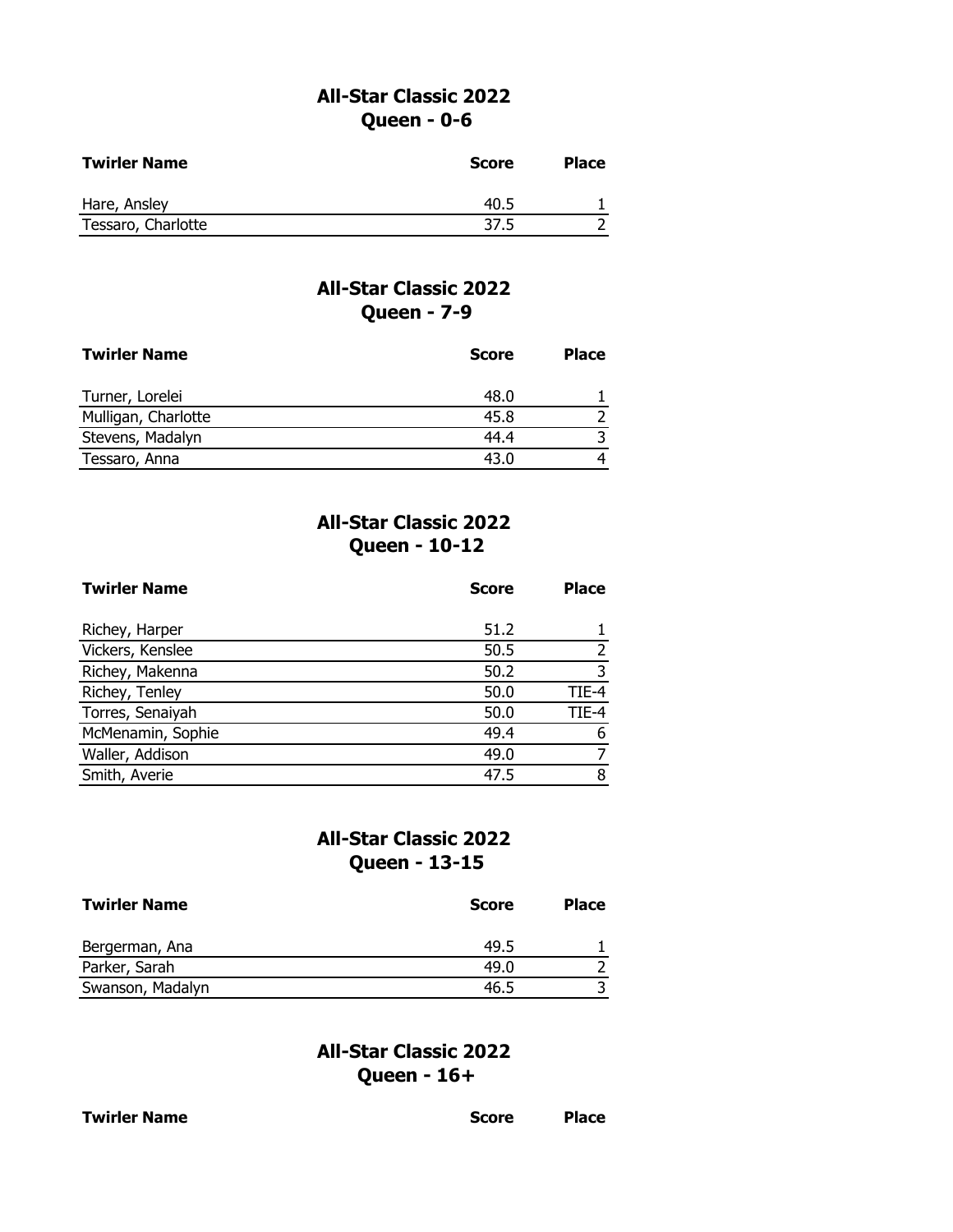#### **All-Star Classic 2022 NOV - Model - 0-6**

| <b>Twirler Name</b> | <b>Score</b> | <b>Place</b> |
|---------------------|--------------|--------------|
| Sanger, Abigail     | 41.0         |              |
| Reid, Addilyn       | 38.5         |              |
| Hare, Ansley        | 38.0         |              |
| Tessaro, Charlotte  | 36.0         |              |

#### **All-Star Classic 2022 NOV - Model - 13-15**

| <b>Twirler Name</b> | <b>Score</b> | <b>Place</b> |
|---------------------|--------------|--------------|
|                     |              |              |
| Scroggs, Caitliin   | 52.0         |              |
| Pivetz, Alejandra   | 51.0         |              |
| Roberts, Kaegan     | 50.4         | 3            |
| Macdaid, Mikayla    | 50.0         | 4            |
| Swanson, Madalyn    | 49.5         | 5            |
| Krebs, Ashley       | 48.0         | 6            |
| Bennett, Hudson     | 47.5         |              |
| Swindell, Cameryn   | 45.5         | 8            |
| Johnson, Hailey     | 45.2         | 9            |

### **All-Star Classic 2022 NOV - Model - 16+**

| <b>Twirler Name</b> | <b>Score</b> | <b>Place</b> |
|---------------------|--------------|--------------|
| Glynn, Gianna       | 45.0         |              |

### **All-Star Classic 2022 BEG - Model - 7-9**

| <b>Twirler Name</b> | <b>Score</b> | <b>Place</b> |
|---------------------|--------------|--------------|
| Mulligan, Charlotte | 48.5         |              |
| Bennett, Bentley    | 48.0         |              |
| Rigdon, Millie      | 47.0         |              |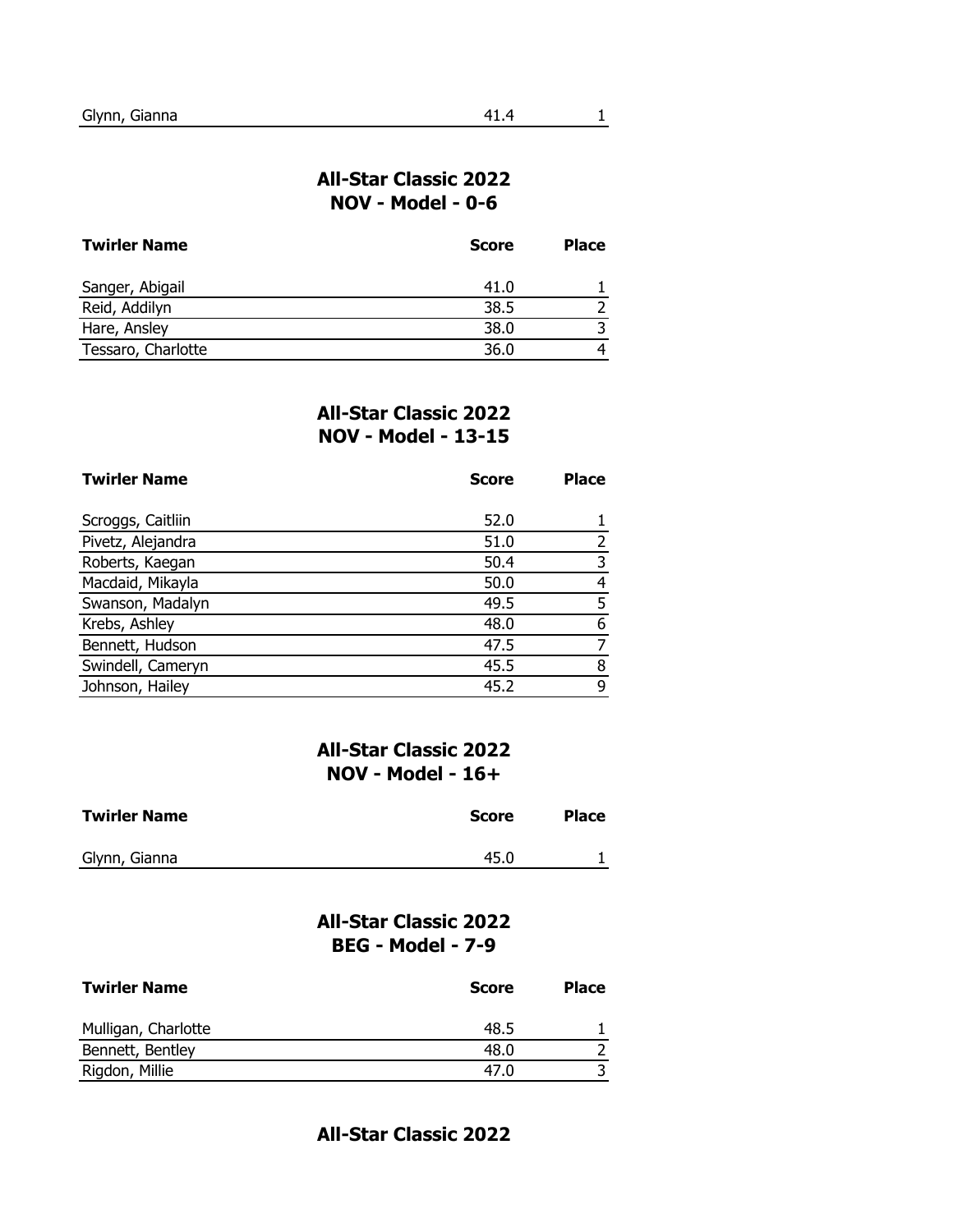## **BEG - Model - 10-12**

| <b>Twirler Name</b> | <b>Score</b> | <b>Place</b> |
|---------------------|--------------|--------------|
| Summers, AvaGrace   | 48.0         |              |
| Robbins, Braeley    | 47.9         |              |
| Richey, Makenna     | 47.8         |              |
| Richards, Bailey    | 47.5         |              |
| Cochrane, Lilly     | 47.3         |              |
| Richey, Harper      | 46.7         |              |

# **All-Star Classic 2022 BEG - Model - 13-15**

| <b>Twirler Name</b>  | <b>Score</b> | <b>Place</b> |  |
|----------------------|--------------|--------------|--|
|                      |              |              |  |
| Blankenship, Madison | 49.3         |              |  |
| Metcalf, Tessa       | 48.8         | 2            |  |
| Nipper, Avery        | 48.1         | 3            |  |
| Smith, Madi          | 47.4         | 4            |  |
| Parker, Sarah        | 47.0         | 5            |  |
| Barber, Kenzie       | 46.3         | 6            |  |
| Gonzalez, Aybree     | 44.8         |              |  |
| Lewis, Amber         | 44.4         | 8            |  |
| Bennett, Allison     | 43.6         | 9            |  |

#### **All-Star Classic 2022 BEG - Model - 16+**

| <b>Twirler Name</b> | <b>Score</b> | <b>Place</b> |
|---------------------|--------------|--------------|
| Wheeler, Caroline   | 49.0         |              |
| Braswell, Amelia    | 48.5         |              |
| Dominguez, Analyz   | 46.0         |              |

## **All-Star Classic 2022 ADV - Model - 7-9**

| <b>Twirler Name</b> | <b>Score</b> | <b>Place</b> |
|---------------------|--------------|--------------|
| Turner, Lorelei     | 48.6         |              |
| Coley, Brooklyn     | 48.0         |              |
| Strickland, Sutton  | 47.9         |              |
| Turner, Niery       | 47.7         |              |
| Riggins, Jimma      | 42.0         |              |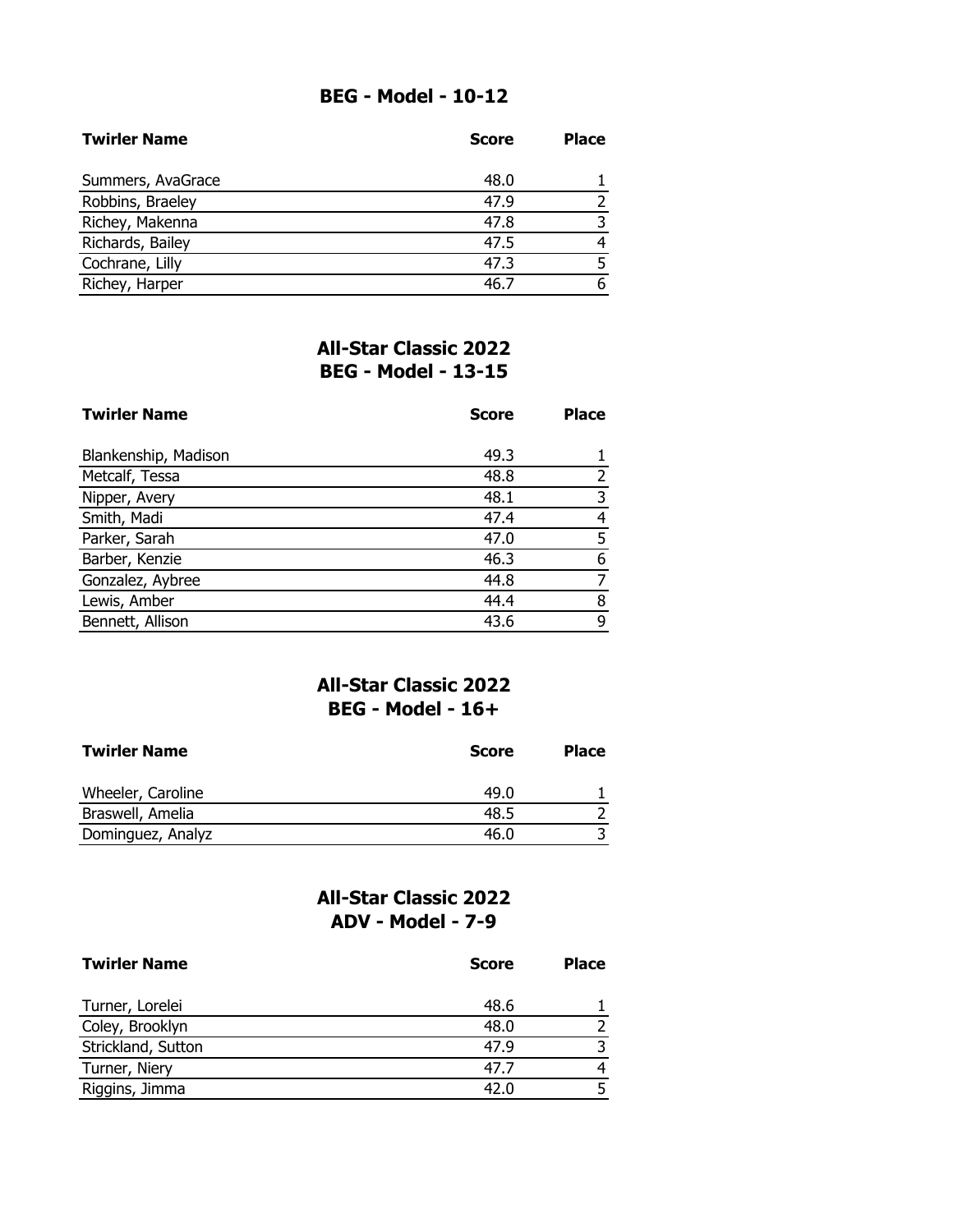### **All-Star Classic 2022 ADV - Model - 10-12**

| <b>Twirler Name</b>  | <b>Score</b> | <b>Place</b> |
|----------------------|--------------|--------------|
| Richardson, Kaydance | 50.8         |              |
| Othus, Brinley       | 50.5         |              |
| Combee, Ashley       | N/S          | N/S          |

### **All-Star Classic 2022 ADV - Model - 13-15**

| <b>Twirler Name</b> | Score | <b>Place</b> |
|---------------------|-------|--------------|
| Bergerman, Ana      | 49.5  |              |

### **All-Star Classic 2022 ADV - Model - 16+**

| <b>Twirler Name</b> | <b>Score</b> | <b>Place</b> |
|---------------------|--------------|--------------|
| Jewell, Gracie      | 52.5         |              |
| Murray, Nancy       | 50.0         |              |
| Ritter, Jenna       | 49.0         |              |
| Amico, Amelia       | 48.9         |              |

## **All-Star Classic 2022 NOV - Model (1st Grp) - 7-9**

| <b>Twirler Name</b>      | <b>Score</b> | <b>Place</b> |
|--------------------------|--------------|--------------|
| Blankenship, Micah Grace | 42.0         |              |
| Dillon, Brynn            | 41.4         |              |
| Henderson, Brooklyn      | 41.1         | 3            |
| Blume, Scarlett          | 40.5         | 4            |
| Bowen, Madalyn           | 39.5         | 5            |
| Adams, Sadie             | 39.0         | 6            |
| Adams, Sofie             | 37.5         | 7            |
| Crews, Kately            | 36.0         | TIE-8        |
| Jordan, Jiovanna         | 36.0         | TIE-8        |
| Dunbar, Berkley          | 34.5         |              |

# **All-Star Classic 2022 NOV - Model (1st Grp) - 10-12**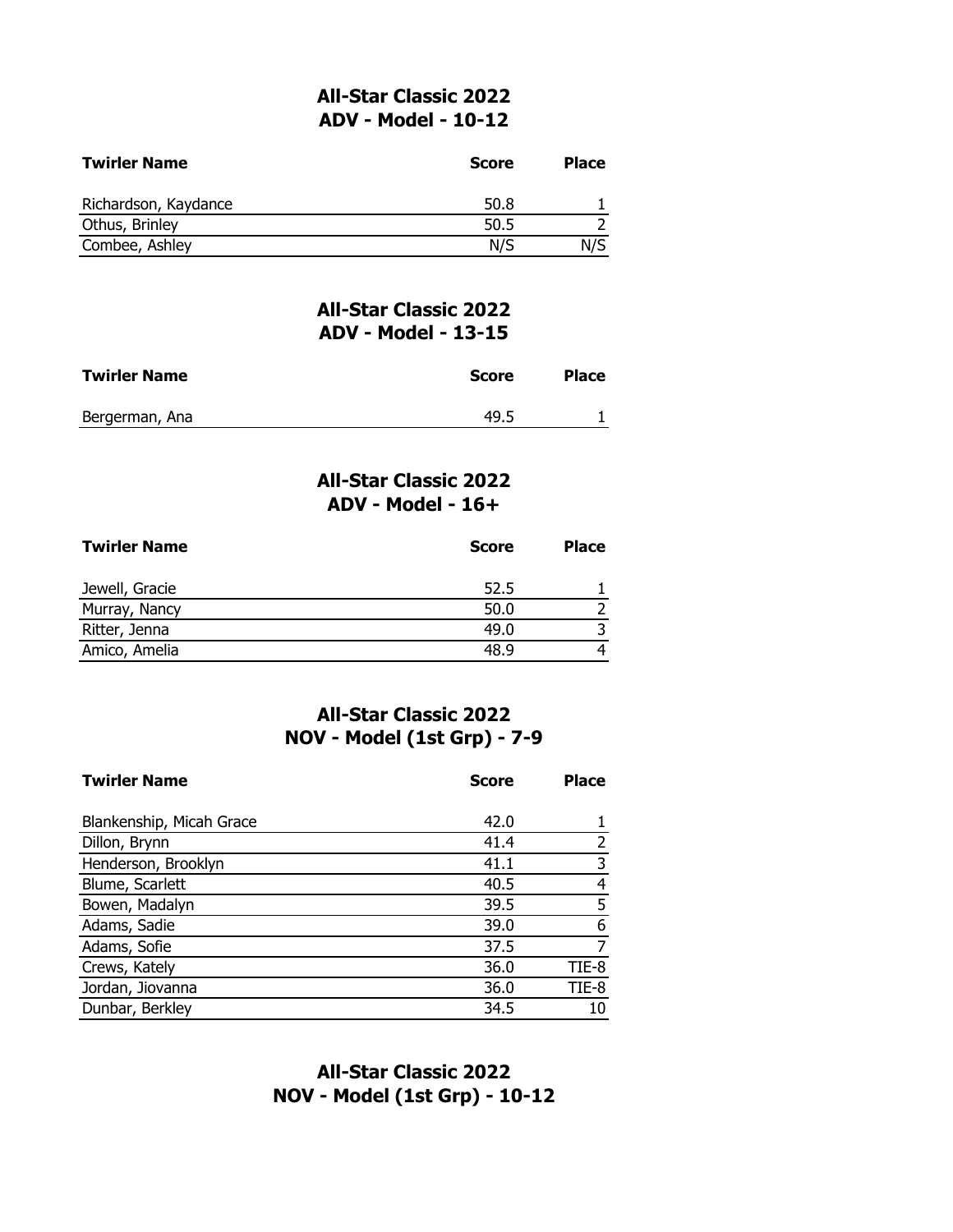| <b>Twirler Name</b> | <b>Score</b> | <b>Place</b>   |
|---------------------|--------------|----------------|
|                     |              |                |
| Filosi, Jayden      | 48.0         |                |
| McKinnon, Jorja     | 47.8         | 2              |
| Hodges, Lillian     | 47.6         | 3              |
| Boisclaire, Brooke  | 46.5         | $\overline{4}$ |
| Holland, Callie     | 46.0         | 5              |
| Benfield, Lorelai   | 45.0         | 6              |
| Anderson, Jocelyn   | 44.5         | 7              |
| Altman, Kenadee     | 44.0         | 8              |
| Hyatt, Makyla       | 43.8         | 9              |
| Bennett, Eliza      | 43.0         | 10             |
| Cochrane, Lilly     | 42.0         | 11             |
| Barton, Rylie       | 41.8         | 12             |
| Barton, Mylie       | 41.6         | 13             |
| Crosby, Chloe       | 41.5         | 14             |

# **All-Star Classic 2022 NOV - Model (2nd grp) - 7-9**

| <b>Twirler Name</b> | <b>Score</b> | <b>Place</b> |
|---------------------|--------------|--------------|
|                     |              |              |
| Mallory, Ryleigh    | 44.5         |              |
| Hodges, Allie       | 44.0         | 2            |
| Meeks, Remmie       | 43.8         | 3            |
| Stevens, Madalyn    | 43.7         | 4            |
| Mallory, Raegan     | 43.5         | 5            |
| Keen, Audrey        | 43.0         | TIE-6        |
| Tempest, Callie     | 43.0         | TIE-6        |
| Schreiber, Rylee    | 42.5         | TIE-8        |
| Sweat, Trinity      | 42.5         | TIE-8        |
| Tessaro, Anna       | 39.0         | 10           |

# **All-Star Classic 2022 NOV - Model (2nd grp) - 10-12**

| <b>Twirler Name</b> | <b>Score</b> | <b>Place</b> |
|---------------------|--------------|--------------|
|                     |              |              |
| Shumate, Shaylin    | 44.0         |              |
| Richey, Tenley      | 43.5         |              |
| Mikel, Haley        | 43.1         | 3            |
| Payne, Erica        | 42.5         | 4            |
| Starling, Kinley    | 41.2         | 5            |
| Roberson, Aubrie    | 41.0         | 6            |
| McMenamin, Sophie   | 40.5         |              |
| Simple, Lauren      | 40.3         | 8            |
| Waller, Addison     | 39.7         | 9            |
| Smith, Averie       | 39.5         | 10           |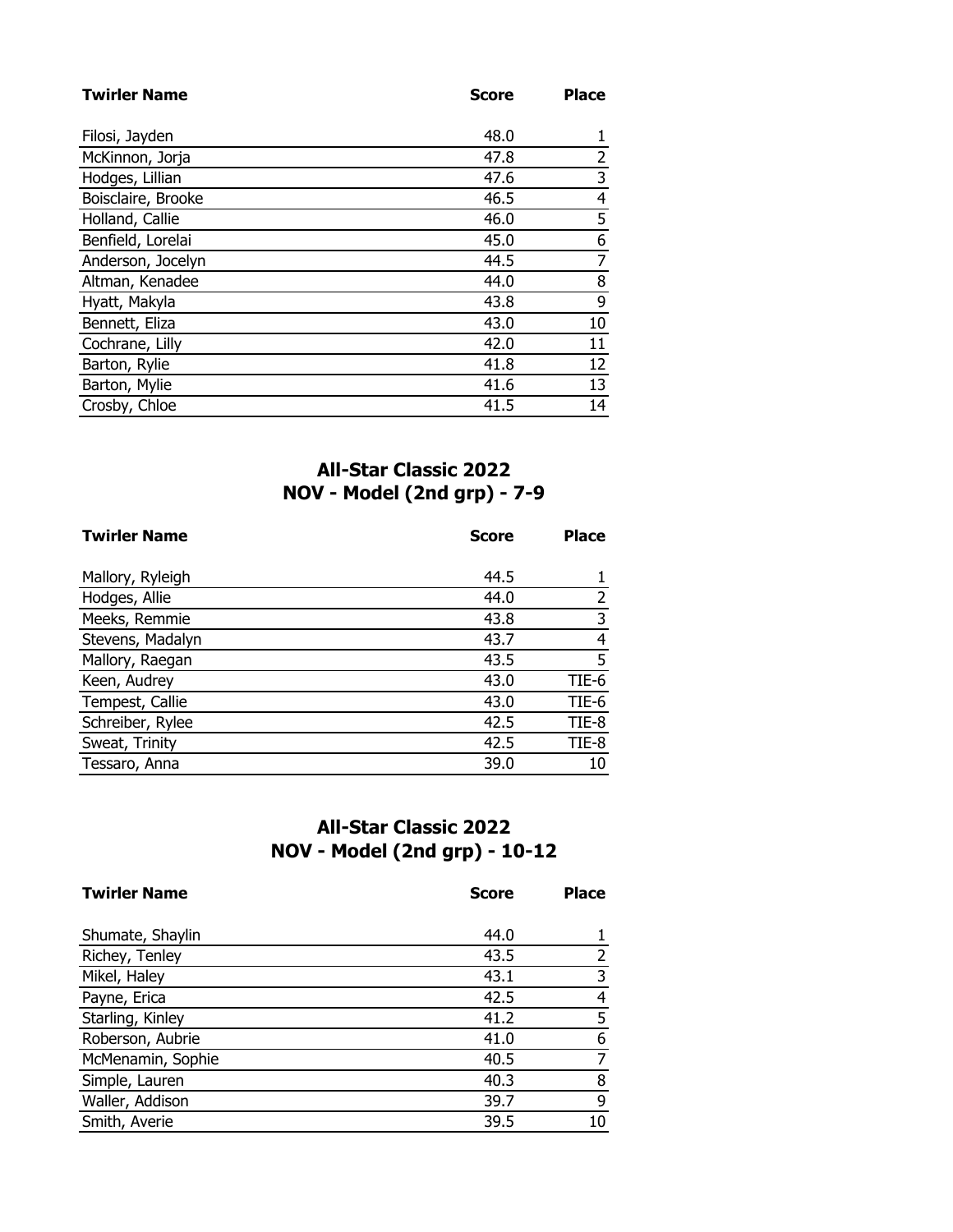| Vickers, Kenslee  | 39.3 |  |
|-------------------|------|--|
| Thompson, Kendall | 39.2 |  |
| Pezzanite, Bella  | 39.0 |  |

### **All-Star Classic 2022 NOV - Basic - 0-6**

| <b>Twirler Name</b> | <b>Score</b> | <b>Place</b> |
|---------------------|--------------|--------------|
| Hare, Ansley        | 0.0          |              |
| Tessaro, Charlotte  | 0.0          |              |
| Sanger, Abigail     | 0.0          |              |
| Reid, Addilyn       | 0.0          |              |

### **All-Star Classic 2022 NOV - Basic - 13-15**

| <b>Twirler Name</b> | <b>Score</b> | <b>Place</b>   |
|---------------------|--------------|----------------|
|                     |              |                |
| Pivetz, Alejandra   | 0.0          |                |
| Johnson, Hailey     | 0.0          | $\overline{2}$ |
| Barnes, Gabriella   | 0.0          | 3              |
| Stewart, Jenna      | 0.0          | 4              |
| Golden, Ivy         | 0.0          | 5              |
| Bennett, Hudson     | 0.0          | 6              |
| Swindell, Cameryn   | 0.0          | 7              |
| Sullivan, Emilie    | 0.0          | 8              |
| Swanson, Madalyn    | 0.0          | 9              |
| Krebs, Ashley       | 0.0          | 10             |
| Macdaid, Mikayla    | 0.0          | 11             |
| Cope, Kalena        | 0.0          | 12             |
| Girdwood, Leah      | 0.0          | 13             |

# **All-Star Classic 2022 NOV - Basic - 16+**

| <b>Twirler Name</b> | Score | <b>Place</b> |
|---------------------|-------|--------------|
| Harris, Dayna       | 0.0   |              |

## **All-Star Classic 2022 BEG - Basic - 7-9**

| <b>Twirler Name</b> | <b>Score</b> | <b>Place</b> |
|---------------------|--------------|--------------|
| Mulligan, Charlotte | 0.0          |              |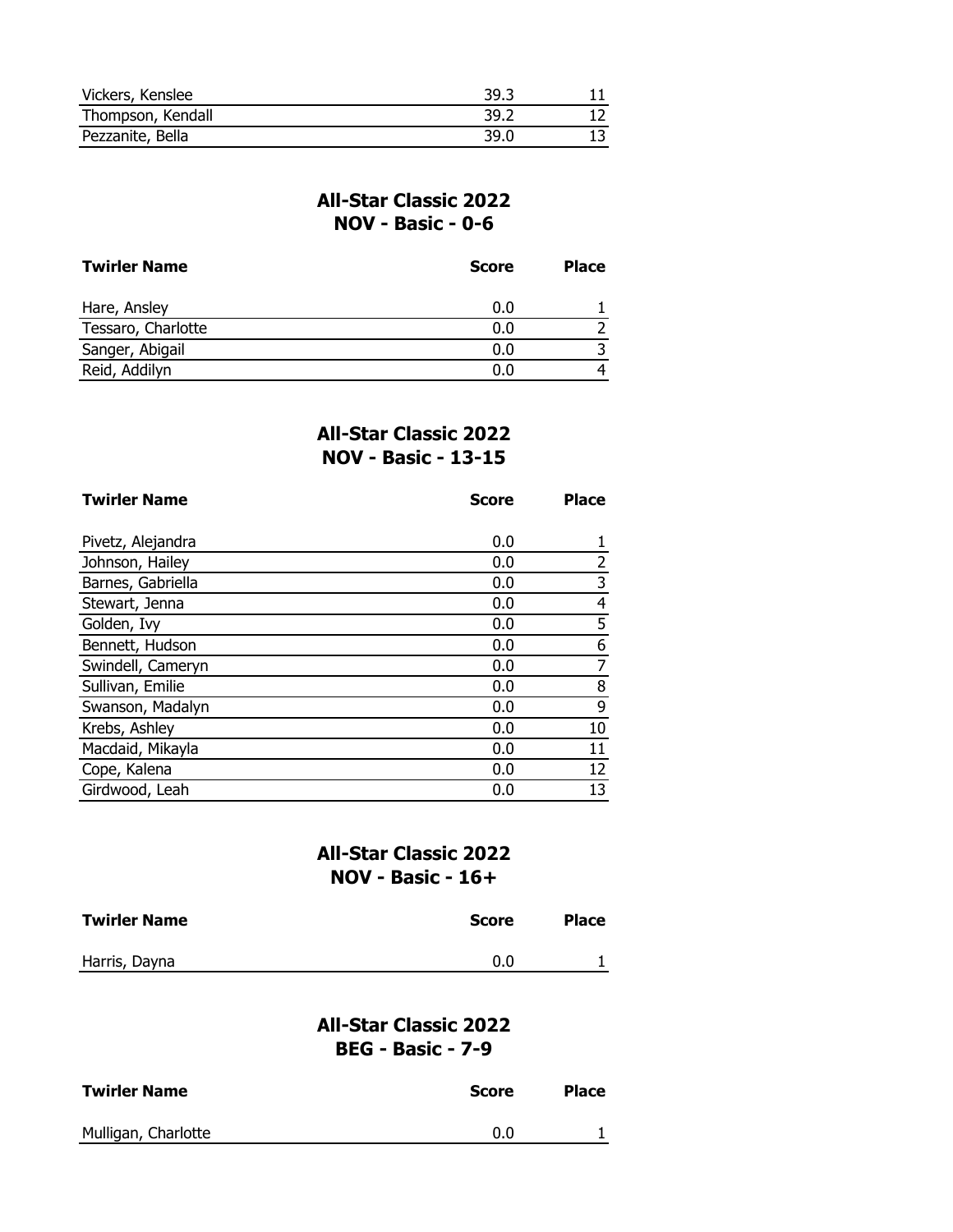| <b>Twirler Name</b> | <b>Score</b> | <b>Place</b> |
|---------------------|--------------|--------------|
| Griffin, Lillie     | 0.0          |              |
| Richards, Bailey    | 0.0          |              |
| Cochrane, Lilly     | 0.0          | $TIE-3$      |
| Grimes, Carlee      | 0.0          | $TIE-3$      |
| Robbins, Braeley    |              |              |

### **All-Star Classic 2022 BEG - Basic - 13-15**

| <b>Twirler Name</b> | Score | <b>Place</b> |
|---------------------|-------|--------------|
| Metcalf, Tessa      | 0.0   |              |

### **All-Star Classic 2022 BEG - Basic - 16+**

| <b>Twirler Name</b> | <b>Score</b> | <b>Place</b> |
|---------------------|--------------|--------------|
| Dominguez, Analyz   | 0.0          |              |
| Locke, Aidan        | 0.0          |              |

## **All-Star Classic 2022 ADV - Basic - 10-12**

| <b>Twirler Name</b>  | Score | Place |
|----------------------|-------|-------|
| Richardson, Kaydance | 0.0   |       |

## **All-Star Classic 2022 ADV - Basic - 13-15**

| <b>Twirler Name</b> | <b>Score</b> | <b>Place</b> |
|---------------------|--------------|--------------|
| Grimes, Caitlyn     | 0.0          |              |
| Roberts, Emma       | 0.0          |              |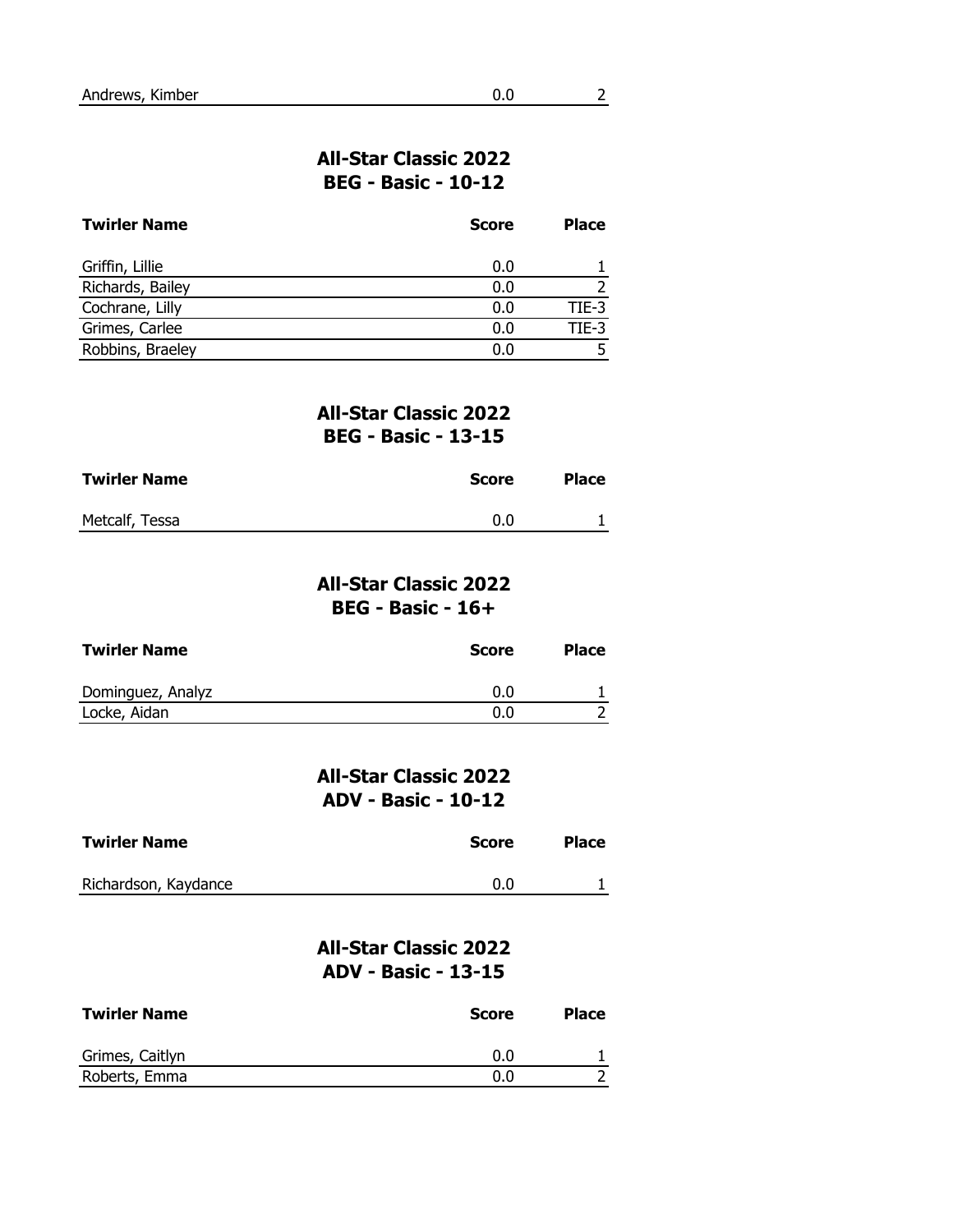# **All-Star Classic 2022 NOV - Basic (1st Grp) - 7-9**

| <b>Twirler Name</b>      | <b>Score</b> | <b>Place</b> |
|--------------------------|--------------|--------------|
|                          |              |              |
| Blankenship, Micah Grace | 0.0          |              |
| Bowen, Madalyn           | 0.0          |              |
| Dillon, Brynn            | 0.0          | 3            |
| Blume, Scarlett          | 0.0          | 4            |
| Adams, Sadie             | 0.0          | 5            |
| Adams, Sofie             | 0.0          | 6            |
| Henderson, Brooklyn      | 0.0          |              |
| Dunbar, Berkley          | 0.0          | 8            |
| Crews, Kately            | 0.0          | 9            |
| Andrews, Kimber          | 0.0          | 10           |
| Jordan, Jiovanna         | 0.0          |              |

# **All-Star Classic 2022 NOV - Basic (1st Grp) - 10-12**

| <b>Twirler Name</b> | <b>Score</b> | <b>Place</b> |
|---------------------|--------------|--------------|
|                     |              |              |
| Filosi, Jayden      | 0.0          |              |
| Anderson, Jocelyn   | 0.0          | 2            |
| Crosby, Chloe       | 0.0          | 3            |
| Cochrane, Lilly     | 0.0          | 4            |
| Bennett, Eliza      | 0.0          | 5            |
| Boisclaire, Brooke  | 0.0          | 6            |
| Barton, Mylie       | 0.0          | 7            |
| Acevedo, Alina      | 0.0          | 8            |
| Altman, Kenadee     | 0.0          | 9            |
| Barton, Rylie       | 0.0          | 10           |
| Crosby, Ashlyn      | 0.0          | 11           |
| Corley, Chloe       | 0.0          | 12           |

# **All-Star Classic 2022 NOV - Basic (2nd Grp) - 7-9**

| <b>Twirler Name</b> | <b>Score</b> | <b>Place</b> |
|---------------------|--------------|--------------|
| Stevens, Madalyn    | 0.0          |              |
| Mallory, Ryleigh    | 0.0          |              |
| Schreiber, Rylee    | 0.0          | 3            |
| Hodges, Allie       | 0.0          | 4            |
| Tempest, Callie     | 0.0          |              |
| Keen, Audrey        | 0.0          | 6            |
| Meeks, Remmie       | 0.0          |              |
| Sweat, Trinity      | 0.0          | 8            |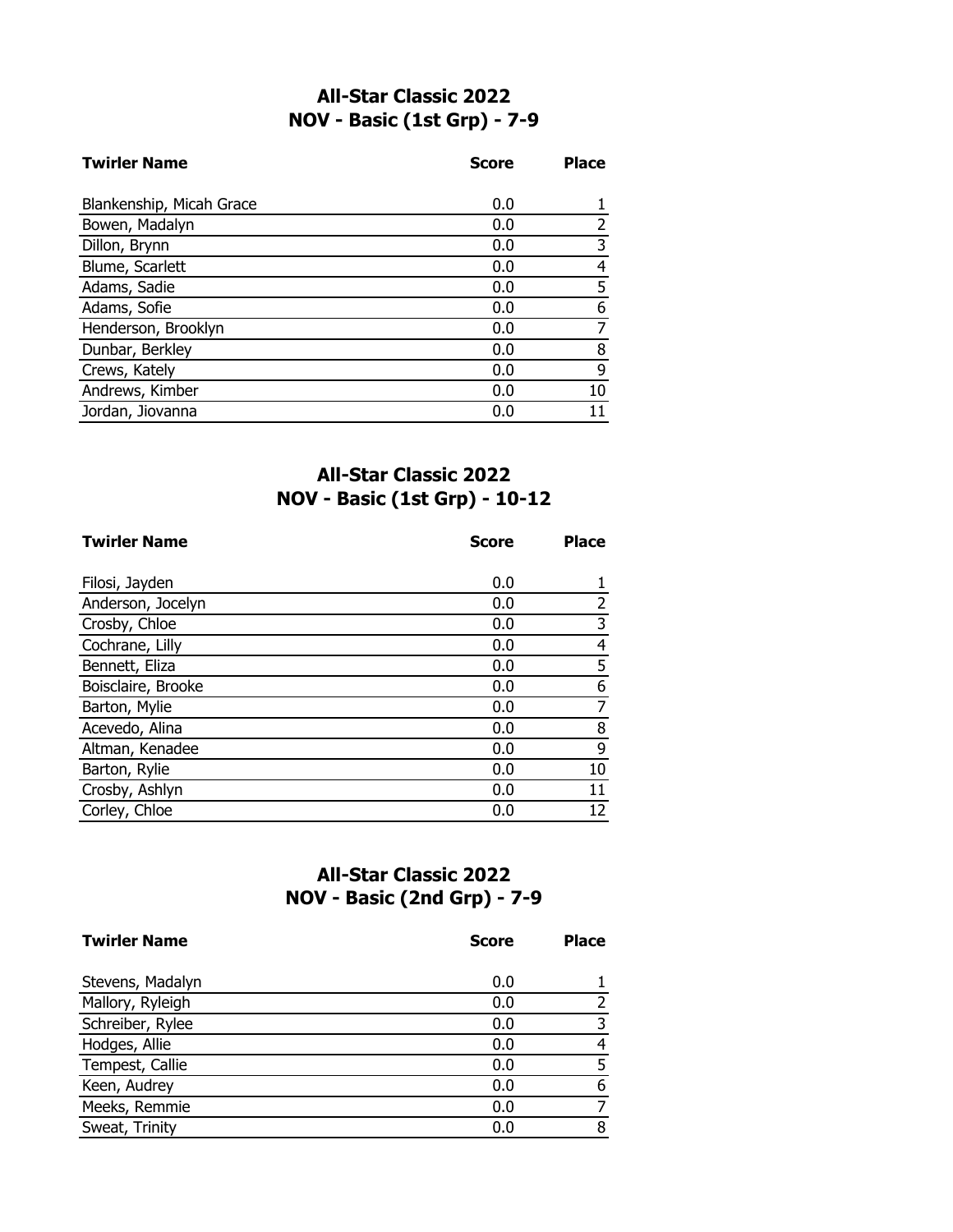| Mallory, Raegan |  |
|-----------------|--|
| Tessaro, Anna   |  |

# **All-Star Classic 2022 NOV - Basic (2nd Grp) - 10-12**

| <b>Twirler Name</b> | <b>Score</b> | <b>Place</b> |
|---------------------|--------------|--------------|
|                     |              |              |
| Pezzanite, Bella    | 0.0          |              |
| McKinnon, Jorja     | 0.0          | 2            |
| Hodges, Lillian     | 0.0          | 3            |
| Richey, Tenley      | 0.0          | 4            |
| Richey, Harper      | 0.0          | 5            |
| Payne, Erica        | 0.0          | 6            |
| Hyatt, Makyla       | 0.0          | 7            |
| Richey, Makenna     | 0.0          | 8            |
| McMenamin, Sophie   | 0.0          | 9            |
| Holland, Callie     | 0.0          | 10           |
| O'Connell, Braelynn | 0.0          | 11           |
| Nassar, Aubree      | 0.0          | 12           |

# **All-Star Classic 2022 NOV - Basic (3rd Gro) - 10-12**

| <b>Twirler Name</b> | <b>Score</b> | <b>Place</b> |
|---------------------|--------------|--------------|
| Smith, Averie       | 0.0          |              |
| Simple, Lauren      | 0.0          |              |
| Theroux, Alison     | 0.0          | 3            |
| Roberson, Aubrie    | 0.0          | 4            |
| Wilson, Riley       | 0.0          | 5            |
| Starling, Kinley    | 0.0          | 6            |
| Shumate, Shaylin    | 0.0          |              |
| Waller, Addison     | 0.0          | 8            |
| Vickers, Kenslee    | 0.0          | 9            |
| Thompson, Kendall   | 0.0          | 10           |

## **All-Star Classic 2022 NOV - Military - 0-6**

| <b>Twirler Name</b> | <b>Score</b> | <b>Place</b> |
|---------------------|--------------|--------------|
| Sanger, Abigail     | 0.0          |              |

**All-Star Classic 2022 NOV - Military - 7-9**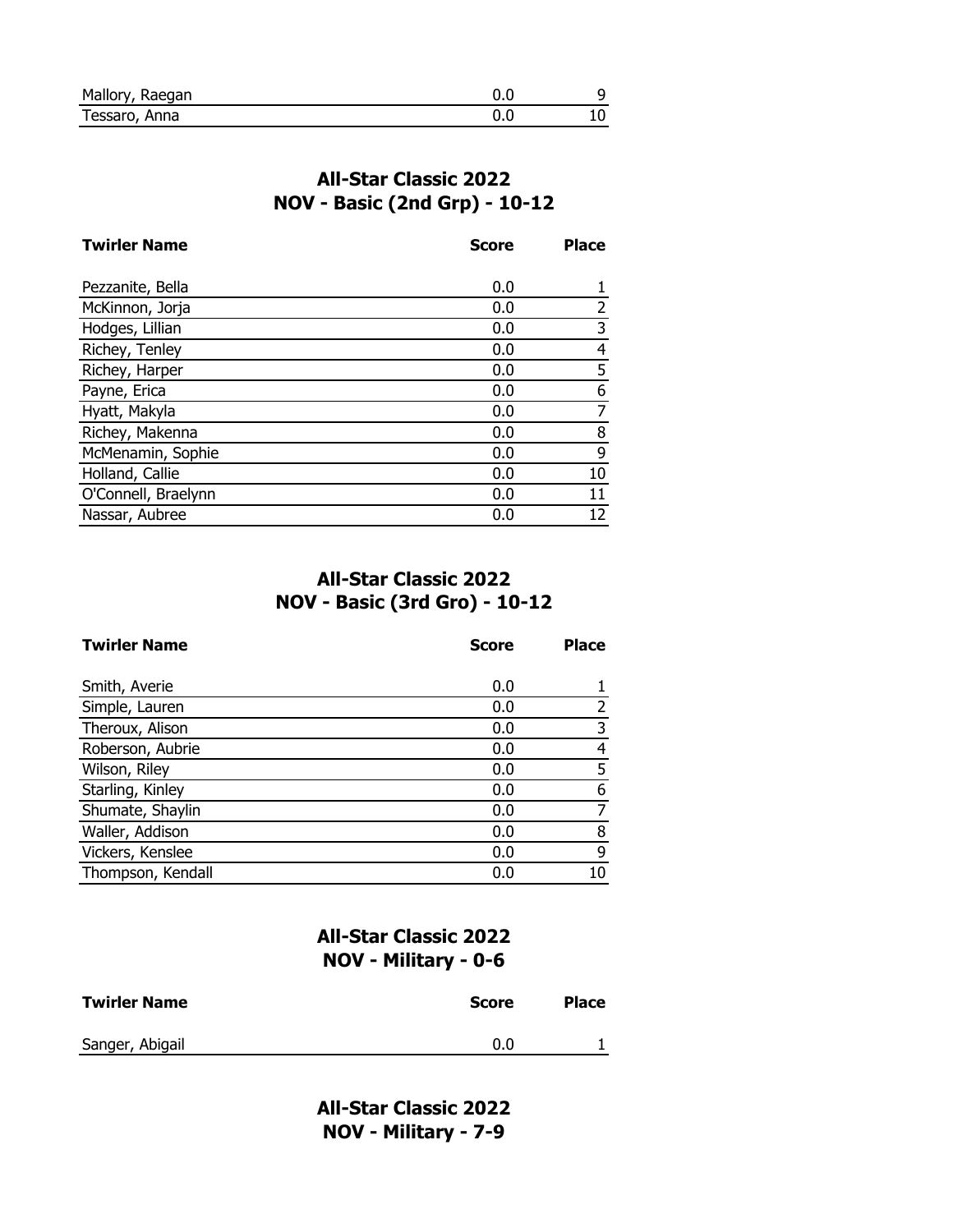| <b>Twirler Name</b> | <b>Score</b> | <b>Place</b> |
|---------------------|--------------|--------------|
|                     |              |              |
| Schreiber, Rylee    | 0.0          |              |
| Keen, Audrey        | 0.0          | 2            |
| Henderson, Brooklyn | 0.0          | 3            |
| Adams, Sadie        | 0.0          | 4            |
| Mallory, Ryleigh    | 0.0          | 5            |
| Mallory, Raegan     | 0.0          | 6            |
| Adams, Sofie        | 0.0          |              |
| Dillon, Brynn       | 0.0          | 8            |
| Stevens, Madalyn    | 0.0          | 9            |
| Bowen, Madalyn      | 0.0          | 10           |

## **All-Star Classic 2022 NOV - Military - 13-15**

| <b>Twirler Name</b> | <b>Score</b> | <b>Place</b> |
|---------------------|--------------|--------------|
| Stewart, Jenna      | 0.0          |              |
| Johnson, Hailey     | 0.0          |              |
| Cope, Kalena        | 0.0          |              |
| Barnes, Gabriella   | 0.0          |              |
| Scroggs, Caitliin   | 0.0          |              |
| Golden, Ivy         | 0.0          |              |
| Girdwood, Leah      | 0.0          |              |

### **All-Star Classic 2022 NOV - Military - 16+**

| <b>Twirler Name</b> | Score | <b>Place</b> |
|---------------------|-------|--------------|
| Harris, Dayna       | 0.0   |              |

# **All-Star Classic 2022 BEG - Military - 7-9**

| <b>Twirler Name</b> | <b>Score</b> | <b>Place</b> |
|---------------------|--------------|--------------|
| Mulligan, Charlotte | 0.0          |              |

**All-Star Classic 2022 BEG - Military - 10-12**

| <b>Twirler Name</b> |  |
|---------------------|--|
|---------------------|--|

**Score Place**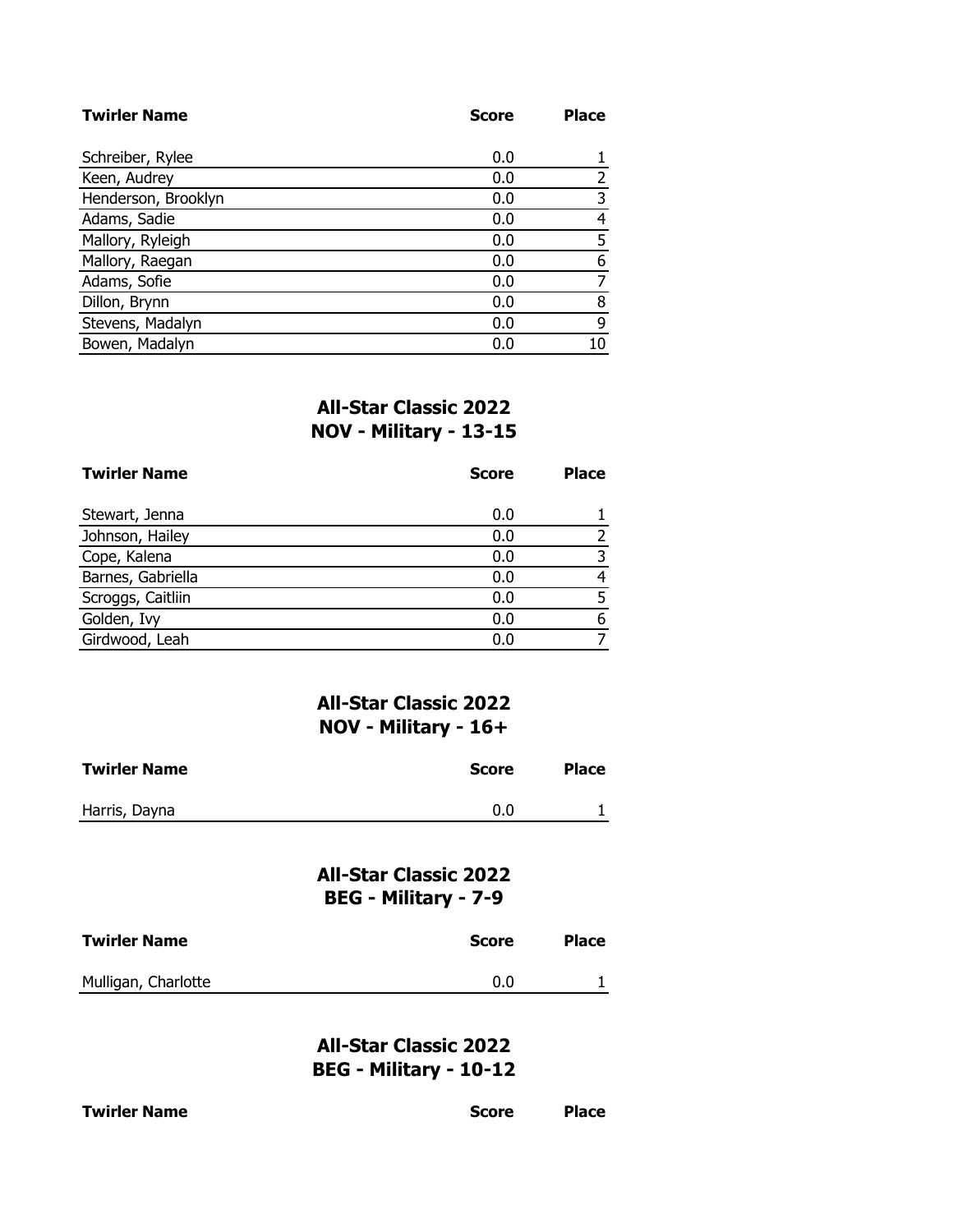| Robbins, Braeley | n n        |  |
|------------------|------------|--|
| Griffin, Lillie  | 0.0        |  |
| Grimes, Carlee   | 0.0        |  |
| Richards, Bailey | <u>በ በ</u> |  |

#### **All-Star Classic 2022 BEG - Military - 13-15**

| <b>Twirler Name</b> | Score | <b>Place</b> |
|---------------------|-------|--------------|
| Metcalf, Tessa      | 0.0   |              |

### **All-Star Classic 2022 BEG - Military - 16+**

| <b>Twirler Name</b> | Score | <b>Place</b> |
|---------------------|-------|--------------|
| Locke, Aidan        | 0.0   |              |
| Dominguez, Analyz   | 0.0   |              |

### **All-Star Classic 2022 ADV - Military - 10-12**

| <b>Twirler Name</b>  | Score | <b>Place</b> |
|----------------------|-------|--------------|
| Richardson, Kaydance | 0.0   |              |

# **All-Star Classic 2022 ADV - Military - 13-15**

| <b>Twirler Name</b> | <b>Score</b> | <b>Place</b> |
|---------------------|--------------|--------------|
| Grimes, Caitlyn     | 0.0          |              |
| Roberts, Emma       | 0.0          |              |

# **All-Star Classic 2022 NOV - Military (1st Grp) - 10-12**

| <b>Twirler Name</b> | <b>Score</b> | <b>Place</b> |
|---------------------|--------------|--------------|
| Acevedo, Alina      | 0.0          |              |
| Anderson, Jocelyn   | 0.0          |              |
| Bennett, Eliza      | 0.0          |              |
| McKinnon, Jorja     | 0.0          |              |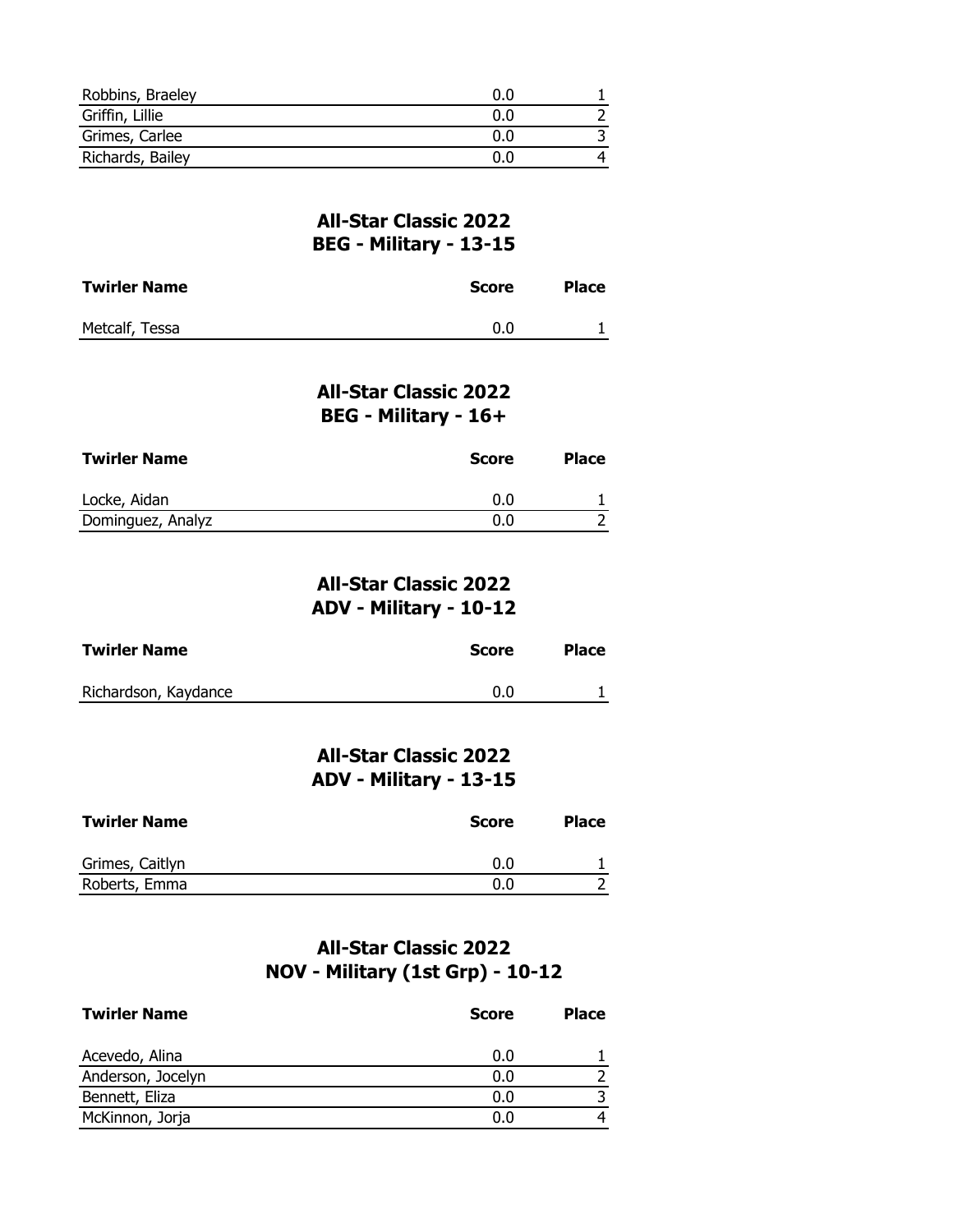| McMenamin, Sophie   | 0.0 |  |
|---------------------|-----|--|
| Corley, Chloe       | 0.0 |  |
| Crosby, Ashlyn      | 0.0 |  |
| Crosby, Chloe       | 0.0 |  |
| Payne, Erica        | 0.0 |  |
| O'Connell, Braelynn | 0 በ |  |

## **All-Star Classic 2022 NOV - Military (2nd Grp) - 10-12**

| <b>Twirler Name</b> | <b>Score</b> | <b>Place</b> |
|---------------------|--------------|--------------|
| Pezzanite, Bella    | 0.0          |              |
| Richey, Harper      | 0.0          |              |
| Richey, Makenna     | 0.0          | 3            |
| Richey, Tenley      | 0.0          | 4            |
| Simple, Lauren      | 0.0          | 5            |
| Wilson, Riley       | 0.0          | 6            |
| Waller, Addison     | 0.0          |              |
| Roberson, Aubrie    | 0.0          | 8            |
| Theroux, Alison     | 0.0          | 9            |

## **All-Star Classic 2022 NOV - X-Strut - 0-6**

| <b>Twirler Name</b> | <b>Score</b> | <b>Place</b> |
|---------------------|--------------|--------------|
| Sanger, Abigail     | 63.0         |              |

## **All-Star Classic 2022 NOV - X-Strut - 7-9**

| <b>Twirler Name</b>      | <b>Score</b> | <b>Place</b> |
|--------------------------|--------------|--------------|
| Keen, Audrey             | 69.0         |              |
| Schreiber, Rylee         | 67.5         |              |
| Bennett, Bentley         | 65.0         |              |
| Blankenship, Micah Grace | 62.5         |              |
| Meeks, Remmie            | 60.0         |              |
| Bowen, Madalyn           | 59.5         |              |

**All-Star Classic 2022 NOV - X-Strut - 13-15**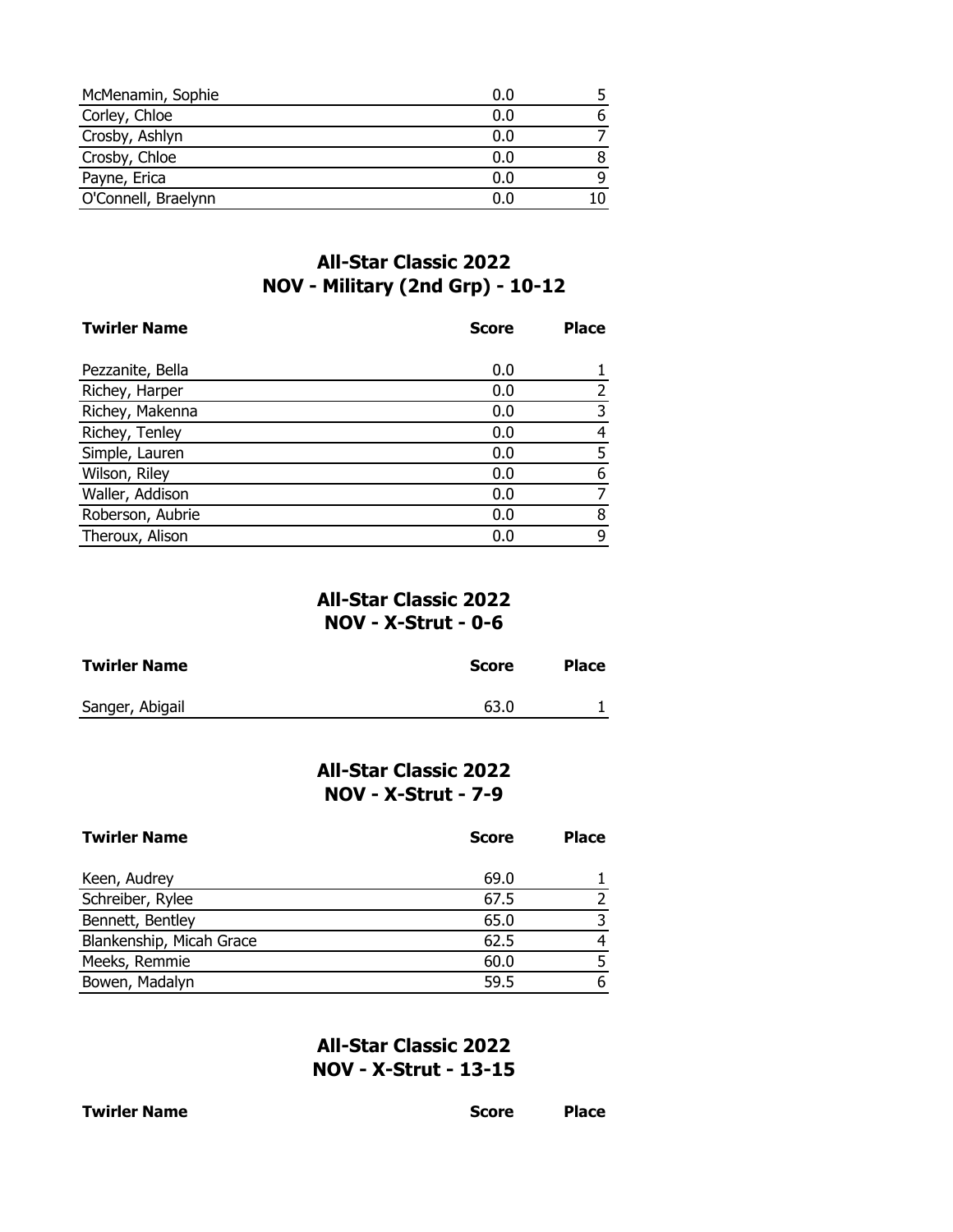| Sluski, Katie     | 75.5 |    |
|-------------------|------|----|
| Grimes, Caitlyn   | 71.5 |    |
| Nipper, Avery     | 68.0 |    |
| Pivetz, Alejandra | 67.4 |    |
| Bennett, Hudson   | 67.0 |    |
| Macdaid, Mikayla  | 66.0 | 6  |
| Stephens, Abigail | 64.0 |    |
| Roberts, Kaegan   | 63.8 | 8  |
| Lewis, Amber      | 62.5 | q  |
| Swanson, Madalyn  | 62.0 | 10 |

# **All-Star Classic 2022 NOV - X-Strut - 16+**

| <b>Twirler Name</b> | <b>Score</b> | <b>Place</b> |
|---------------------|--------------|--------------|
| Glynn, Gianna       | 73.3         |              |
| Locke, Aidan        | 72.6         |              |

# **All-Star Classic 2022 BEG - X-Strut - 7-9**

| <b>Twirler Name</b> | <b>Score</b> | <b>Place</b> |
|---------------------|--------------|--------------|
| Rigdon, Millie      | 69.5         |              |
| Riggins, Jimma      | 61.2         |              |

# **All-Star Classic 2022 BEG - X-Strut - 10-12**

| <b>Twirler Name</b> | <b>Score</b> | <b>Place</b> |
|---------------------|--------------|--------------|
| Robbins, Braeley    | 74.0         |              |
| Williams, Ava Lynn  | 73.5         |              |
| Starling, Kinley    | 70.2         |              |
| Cochrane, Lilly     | 67.3         |              |

# **All-Star Classic 2022 BEG - X-Strut - 13-15**

| <b>Twirler Name</b> | <b>Score</b> | <b>Place</b> |
|---------------------|--------------|--------------|
| Roberts, Emma       | 80.8         |              |
| Haddock, Addison    | 80.5         |              |
| McClusky, Kylie     | 78.0         |              |
| Smith, Madi         | 77.5         |              |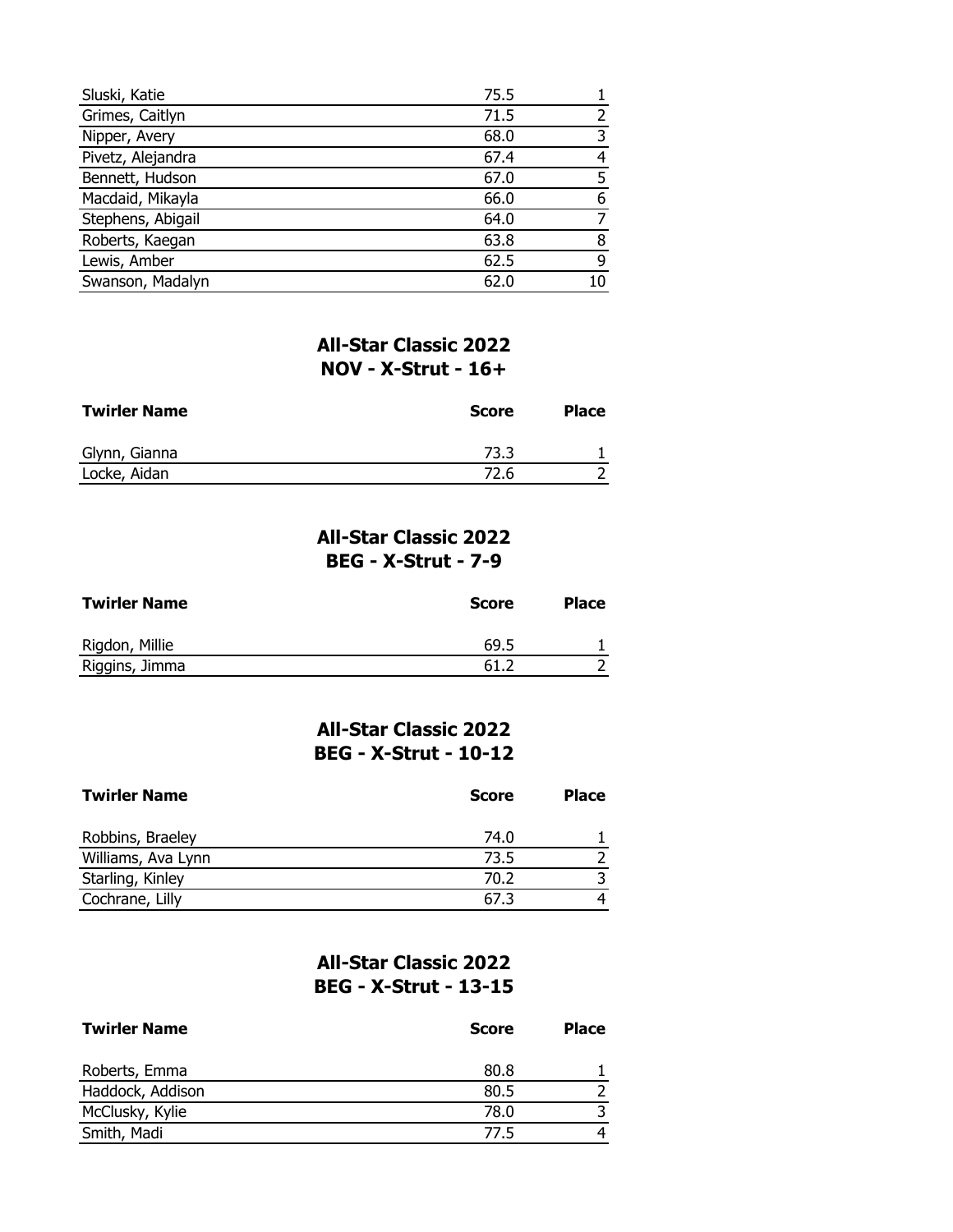| Metcalf, Tessa   | 73.6 |     |
|------------------|------|-----|
| Gonzalez, Aybree | 73.5 |     |
| Nipper, Avery    | 71.0 |     |
| Bennett, Allison | N/S  | N/S |
| Ogle, Sarah      | N/S  | N/S |

### **All-Star Classic 2022 BEG - X-Strut - 16+**

| <b>Twirler Name</b> | <b>Score</b> | <b>Place</b> |
|---------------------|--------------|--------------|
| Braswell, Amelia    | 78.4         |              |
| Dinkins, Kiersten   | 76.0         |              |

### **All-Star Classic 2022 INT - X-Strut - 7-9**

| <b>Twirler Name</b> | Score | <b>Place</b> |
|---------------------|-------|--------------|
| Turner, Niery       | 83.9  |              |
| Strickland, Sutton  | 79.0  |              |

## **All-Star Classic 2022 INT - X-Strut - 10-12**

| <b>Twirler Name</b>  | <b>Score</b> | <b>Place</b> |
|----------------------|--------------|--------------|
| Richardson, Kaydance | 78.8         |              |
| Summers, AvaGrace    | 76.5         |              |

### **All-Star Classic 2022 INT - X-Strut - 13-15**

| <b>Twirler Name</b> | <b>Score</b> | <b>Place</b> |
|---------------------|--------------|--------------|
| Parker, Sarah       | 86.0         |              |
| Zagorini, Cecilia   | 82.1         |              |
| Bergerman, Ana      | 79.5         |              |
| Carruthers, Paige   | 79.1         |              |

### **All-Star Classic 2022 INT - X-Strut - 16+**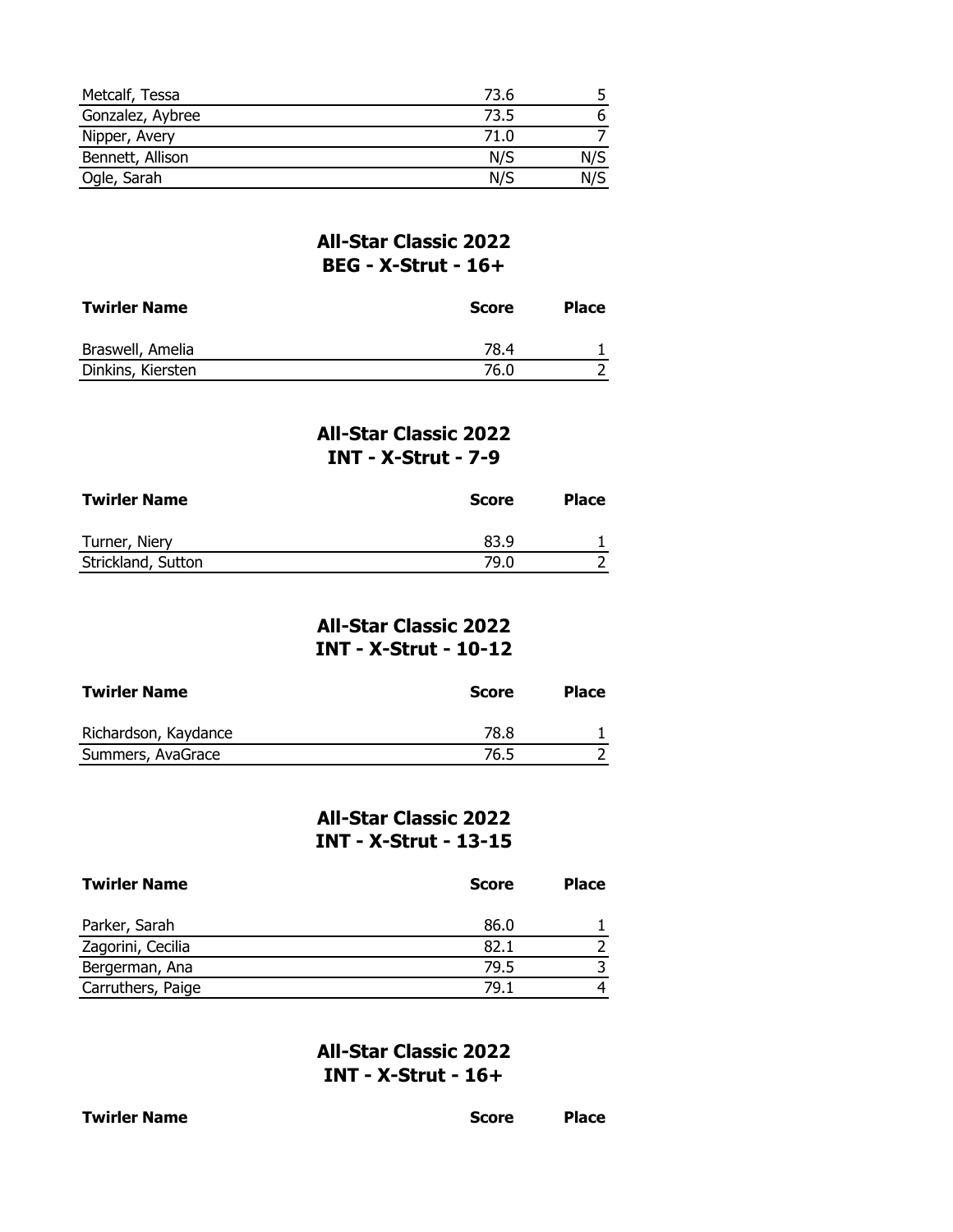| Wheeler, Caroline | 83.5 |  |
|-------------------|------|--|
| Jewell, Gracie    | 83.0 |  |
| Murray, Nancy     | 82.5 |  |
| Massey, Mi'Khia   | 79.9 |  |
| Amico, Amelia     | 75.6 |  |
| Ritter, Jenna     | 74.5 |  |
| Olivier, Jaiden   | N/S  |  |

### **All-Star Classic 2022 ADV - X-Strut - 7-9**

| <b>Twirler Name</b> | Score | <b>Place</b> |
|---------------------|-------|--------------|
| Turner, Lorelei     | 84.3  |              |
| Coley, Brooklyn     | 83.6  |              |

#### **All-Star Classic 2022 ADV - X-Strut - 16+**

| <b>Twirler Name</b> | Score | <b>Place</b> |
|---------------------|-------|--------------|
| Stewart, Anya       | 89.2  |              |

# **All-Star Classic 2022 NOV - X-Strut (1st Grp) - 10-12**

| <b>Twirler Name</b> | <b>Score</b> | <b>Place</b> |
|---------------------|--------------|--------------|
| Bennett, Eliza      | 72.3         |              |
| Griffin, Lillie     | 72.1         | 2            |
| Benfield, Lorelai   | 71.6         | 3            |
| Roberson, Alexandra | 71.0         | 4            |
| Corley, Chloe       | 69.3         | 5            |
| Filosi, Jayden      | 69.0         | 6            |
| Grimes, Carlee      | 67.4         | ⇁            |

# **All-Star Classic 2022 NOV - X-Strut (2nd Grp) - 10-12**

| <b>Twirler Name</b> | <b>Score</b> | <b>Place</b> |
|---------------------|--------------|--------------|
| Smith, Averie       | 77.6         |              |
| Starling, Kinley    | 76.7         |              |
| McKinnon, Jorja     | 75.6         |              |
| Othus, Brinley      | 75.4         |              |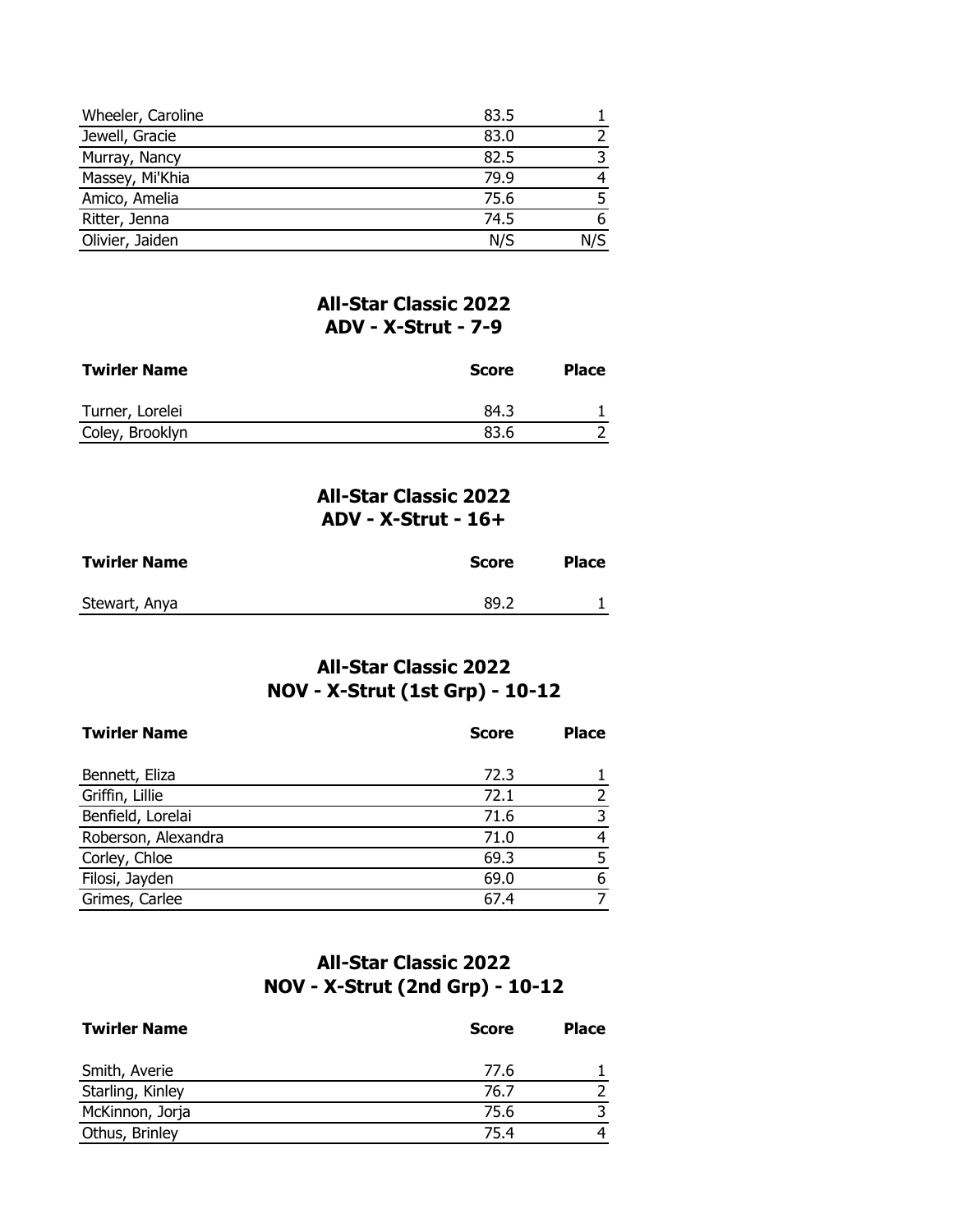| Mikel, Haley     | 73.8 |  |
|------------------|------|--|
| Roberson, Aubrie | 73.7 |  |
| Cochrane, Lilly  | 70.6 |  |
| Wilson, Riley    | 69.9 |  |

## **All-Star Classic 2022 NOV - Solo - 0-6**

| <b>Twirler Name</b> | <b>Score</b> | <b>Place</b> |
|---------------------|--------------|--------------|
| Reid, Addilyn       | 63.5         |              |
| Sanger, Abigail     | 60.3         |              |
| Hare, Ansley        | 59.5         |              |

### **All-Star Classic 2022 NOV - Solo - 16+**

| <b>Twirler Name</b> | Score | <b>Place</b> |
|---------------------|-------|--------------|
| Glynn, Gianna       | 74.9  |              |

## **All-Star Classic 2022 BEG - Solo - 7-9**

| <b>Twirler Name</b> | <b>Score</b> | <b>Place</b> |
|---------------------|--------------|--------------|
| Rigdon, Millie      | 69.4         |              |
| Riggins, Jimma      | 67.9         |              |
| Bennett, Bentley    | 66.8         |              |
| Sweat, Trinity      | 63.3         |              |

## **All-Star Classic 2022 BEG - Solo - 10-12**

| <b>Twirler Name</b> | <b>Score</b> | <b>Place</b> |
|---------------------|--------------|--------------|
|                     |              |              |
| Robbins, Braeley    | 70.8         |              |
| Griffin, Lillie     | 70.7         |              |
| Combee, Ashley      | 70.6         | 3            |
| Othus, Brinley      | 68.8         | 4            |
| Williams, Ava Lynn  | 68.6         | 5            |
| Cochrane, Lilly     | 68.5         | TIE-6        |
| Mikel, Haley        | 68.5         | TIE-6        |
| Benfield, Lorelai   | 68.3         | 8            |
| Holland, Callie     | 67.9         | 9            |
| Richards, Bailey    | 66.8         | 10           |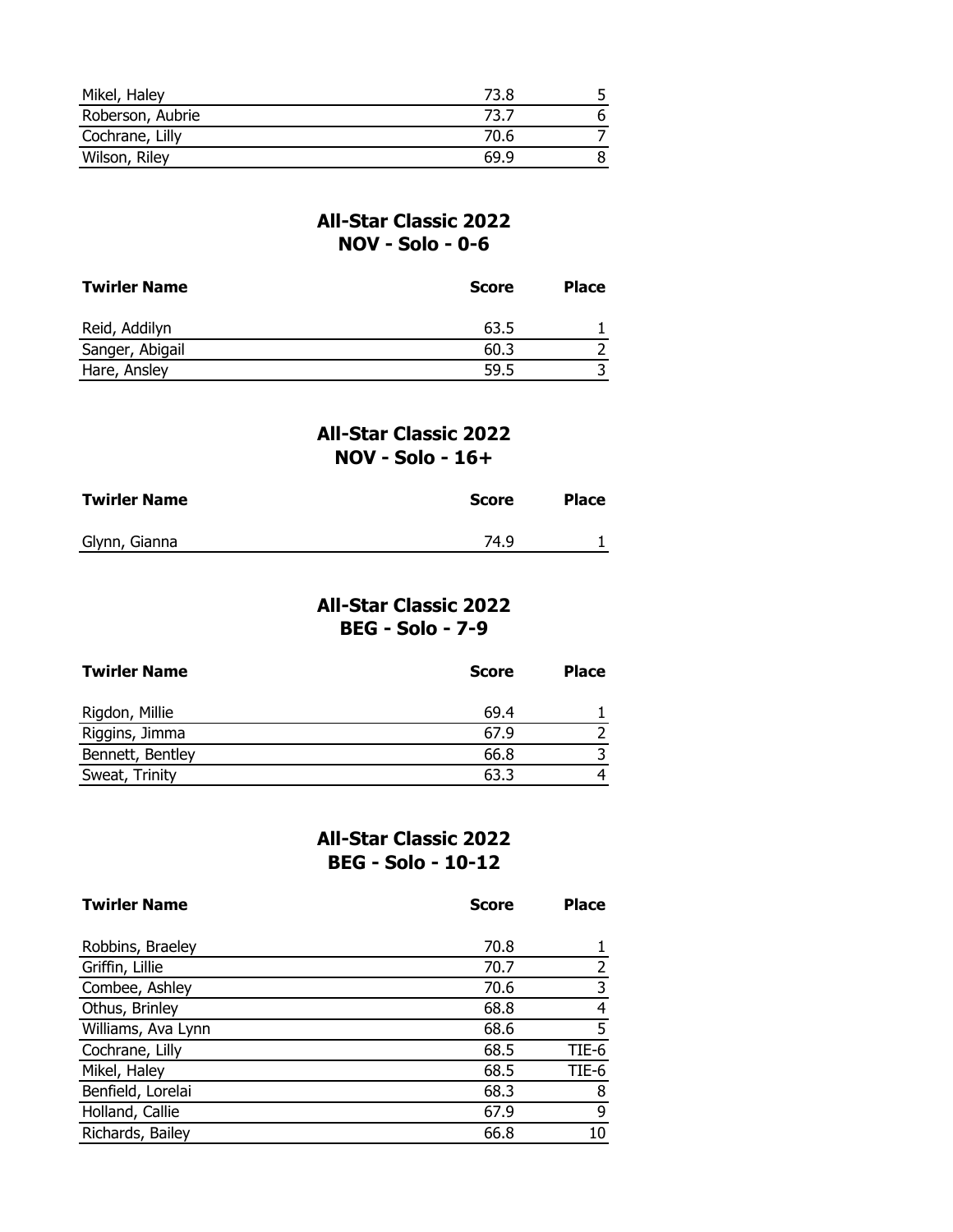#### **All-Star Classic 2022 BEG - Solo - 16+**

| <b>Twirler Name</b> | <b>Score</b> | <b>Place</b> |
|---------------------|--------------|--------------|
| Braswell, Amelia    | 84.9         |              |
| Wheeler, Caroline   | 82.0         |              |
| Dinkins, Kiersten   | 81.9         | 3            |
| Locke, Aidan        | 81.8         | 4            |
| Gonzalez, Erin      | 81.3         | TIE-5        |
| Jewell, Gracie      | 81.3         | TIE-5        |
| Dominguez, Analyz   | 73.4         |              |
| Amico, Amelia       | 69.6         | 8            |

## **All-Star Classic 2022 INT - Solo - 7-9**

| <b>Twirler Name</b> | <b>Score</b> | <b>Place</b> |
|---------------------|--------------|--------------|
| Turner, Niery       | 79.8         | 1P-1         |
| Strickland, Sutton  | N/S          | N/S          |

### **All-Star Classic 2022 INT - Solo - 10-12**

| <b>Twirler Name</b>  | <b>Score</b> | <b>Place</b> |
|----------------------|--------------|--------------|
| Summers, AvaGrace    | 77.6         |              |
| Richardson, Kaydance | N/S          | N/S          |

### **All-Star Classic 2022 INT - Solo - 13-15**

| <b>Twirler Name</b> | <b>Score</b> | <b>Place</b> |
|---------------------|--------------|--------------|
| Carruthers, Paige   | 67.2         |              |
| Bryan, Taylor       | 66.1         |              |
| Gonzalez, Aybree    | 65.4         |              |
| Bergerman, Ana      | 65.3         |              |
| Zagorini, Cecilia   | 65.1         |              |

**All-Star Classic 2022 INT - Solo - 16+**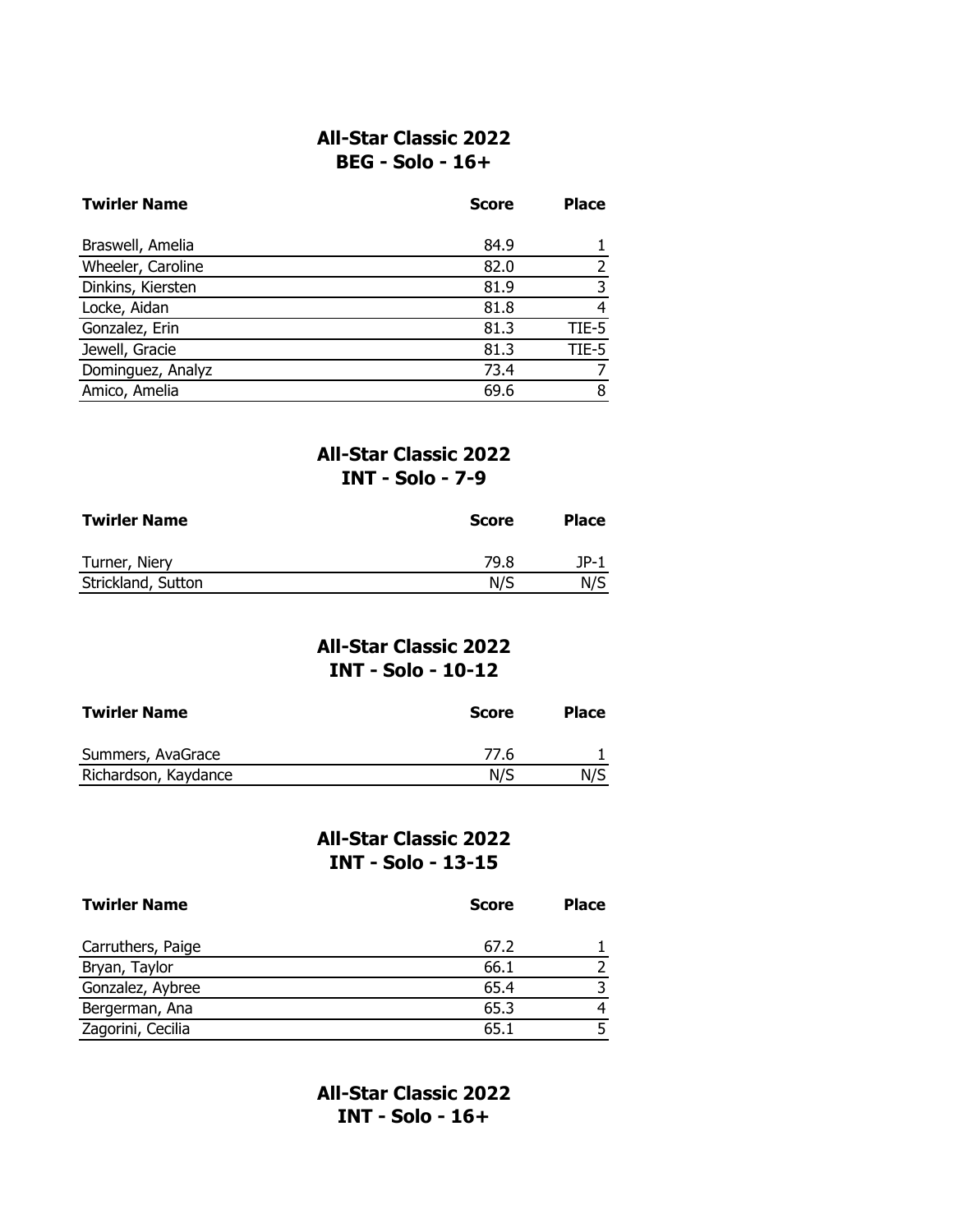| <b>Twirler Name</b> | <b>Score</b> | <b>Place</b> |
|---------------------|--------------|--------------|
| Murray, Nancy       | 78.9         |              |
| Olivier, Jaiden     | 76.9         |              |
| Ritter, Jenna       | 76.0         | 3            |
| Massey, Mi'Khia     | 75.6         |              |

## **All-Star Classic 2022 ADV - Solo - 7-9**

| <b>Twirler Name</b> | <b>Score</b> | <b>Place</b> |
|---------------------|--------------|--------------|
| Turner, Lorelei     | 78.6         |              |
| Coley, Brooklyn     | 77.1         |              |

## **All-Star Classic 2022 ADV - Solo - 13-15**

| <b>Twirler Name</b> | <b>Score</b> | <b>Place</b> |
|---------------------|--------------|--------------|
| McAmis, Amelia      | 81.3         |              |

## **All-Star Classic 2022 ADV - Solo - 16+**

| <b>Twirler Name</b> | <b>Score</b> | <b>Place</b> |
|---------------------|--------------|--------------|
| Stewart, Anya       | 85.8         |              |
| Martin, Zoe         | 83.7         |              |

# **All-Star Classic 2022 NOV - Solo (1st Grp) - 7-9**

| <b>Twirler Name</b>      | <b>Score</b> | <b>Place</b> |
|--------------------------|--------------|--------------|
|                          |              |              |
| Henderson, Brooklyn      | 63.5         |              |
| Blankenship, Micah Grace | 62.9         |              |
| Blume, Scarlett          | 59.3         | 3            |
| Barry, Makenzie          | 58.4         | 4            |
| Dunbar, Berkley          | 56.6         | 5            |
| Hodges, Allie            | 56.1         | 6            |
| Dillon, Brynn            | 55.0         |              |
| Crews, Kately            | 53.0         | 8            |
| Adams, Sadie             | 51.7         | 9            |
| Adams, Sofie             | 50.3         |              |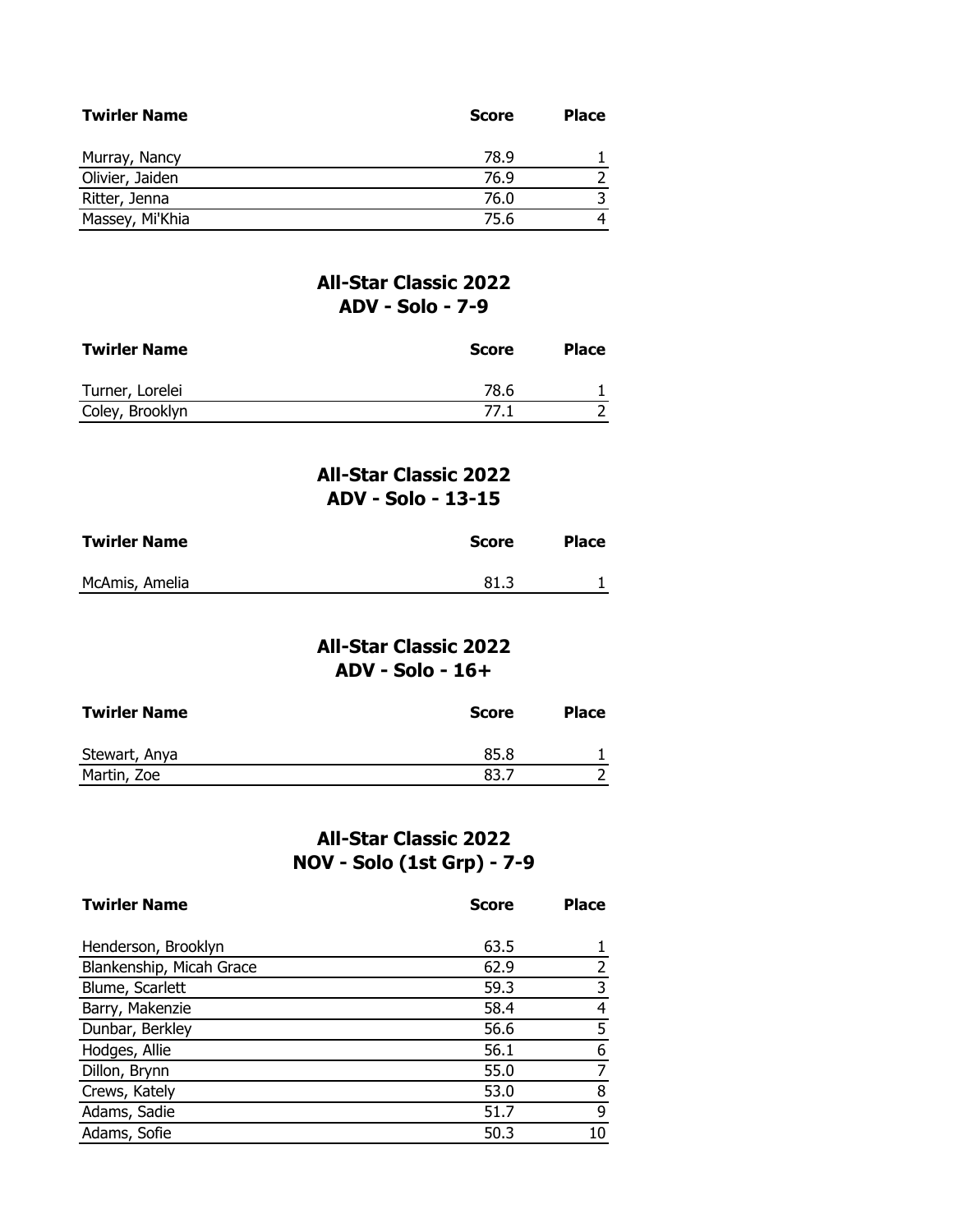| Bowen, Madalyn   | 50 |  |
|------------------|----|--|
| Jordan, Jiovanna |    |  |

# **All-Star Classic 2022 NOV - Solo (1st Grp) - 10-12**

| <b>Twirler Name</b> | <b>Score</b> | <b>Place</b> |
|---------------------|--------------|--------------|
|                     |              |              |
| Filosi, Jayden      | 73.4         |              |
| Barton, Mylie       | 70.0         | 2            |
| Boisclaire, Brooke  | 65.7         | 3            |
| Crosby, Chloe       | 65.5         | 4            |
| Bennett, Eliza      | 65.1         | 5            |
| Barton, Rylie       | 65.0         | 6            |
| Altman, Kenadee     | 64.5         | 7            |
| Anderson, Jocelyn   | 64.0         | 8            |
| Grimes, Carlee      | 63.9         | 9            |
| Cochrane, Lilly     | 63.3         | 10           |
| Crosby, Ashlyn      | 62.2         | 11           |
| Corley, Chloe       | 62.0         | 12           |

# **All-Star Classic 2022 NOV - Solo (1st Grp) - 13-15**

| <b>Twirler Name</b> | <b>Score</b> | <b>Place</b> |
|---------------------|--------------|--------------|
| Krebs, Ashley       | 74.5         |              |
| Barnes, Gabriella   | 71.5         |              |
| Bennett, Hudson     | 69.6         |              |
| Griffis, Lyndee     | 69.0         | 4            |
| Hart, Marissa       | 68.9         | 5            |
| Golden, Ivy         | 63.0         | 6            |
| Cope, Kalena        | 62.7         |              |
| Johnson, Hailey     | 60.9         | 8            |
| Girdwood, Leah      | 59.3         | 9            |

# **All-Star Classic 2022 BEG - Solo (1st Grp) - 13-15**

| <b>Twirler Name</b>  | <b>Score</b> | <b>Place</b> |
|----------------------|--------------|--------------|
| Haddock, Addison     | 81.4         |              |
| Bennett, Allison     | 80.2         |              |
| Blankenship, Madison | 80.0         |              |
| Barber, Kenzie       | 79.8         |              |
| McClusky, Kylie      | 79.3         |              |
| Macdaid, Mikayla     | 78.9         | 6            |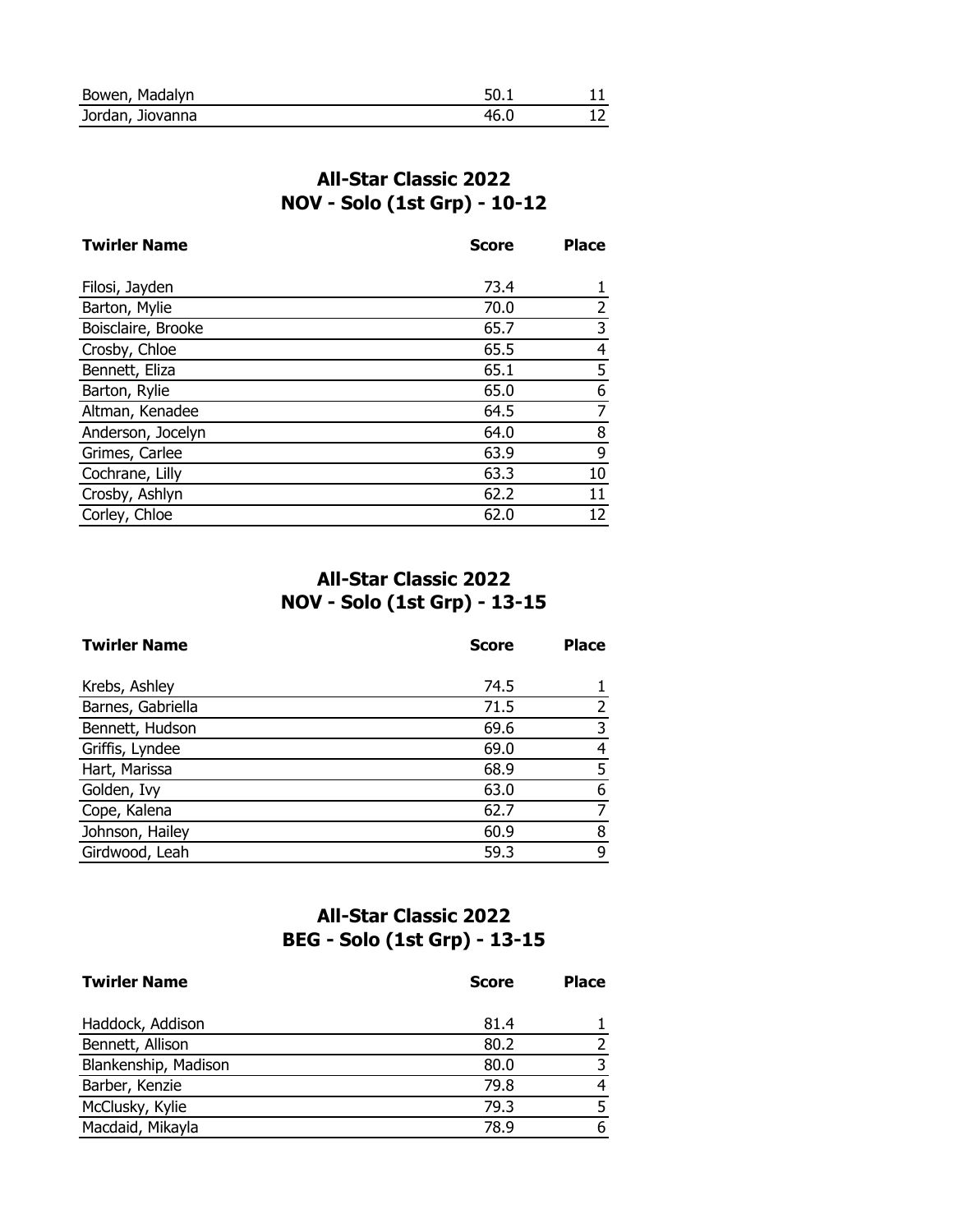| Lewis, Amber    | 78.4 |  |
|-----------------|------|--|
| Grimes, Caitlyn | 77.2 |  |
| Metcalf, Tessa  | 75.5 |  |
| Griffis, Lyndee | 73.9 |  |
| Hart, Marissa   | 72.5 |  |

# **All-Star Classic 2022 NOV - Solo (2nd Grp) - 7-9**

| <b>Twirler Name</b> | <b>Score</b> | <b>Place</b> |
|---------------------|--------------|--------------|
|                     | 77.3         |              |
| Schreiber, Rylee    |              |              |
| Mulligan, Charlotte | 74.3         |              |
| Meeks, Remmie       | 74.1         | 3            |
| Tempest, Callie     | 72.9         | 4            |
| Tomassian, Amy      | 72.5         | 5            |
| Mallory, Ryleigh    | 70.0         | 6            |
| Stevens, Madalyn    | 69.4         | 7            |
| Mallory, Raegan     | 69.0         | TIE-8        |
| Sweat, Trinity      | 69.0         | TIE-8        |
| Keen, Audrey        | 67.4         | 10           |

# **All-Star Classic 2022 NOV - Solo (2nd Grp) - 10-12**

| <b>Twirler Name</b> | <b>Score</b> | <b>Place</b> |
|---------------------|--------------|--------------|
|                     |              |              |
| McKinnon, Jorja     | 66.9         |              |
| Richey, Harper      | 65.4         | 2            |
| Richey, Makenna     | 64.9         | 3            |
| McMenamin, Sophie   | 64.7         | 4            |
| O'Connell, Braelynn | 64.3         | 5            |
| Huggins, MacKenzi   | 64.2         | 6            |
| Hodges, Lillian     | 63.6         | 7            |
| Payne, Erica        | 62.6         | 8            |
| Richey, Tenley      | 62.3         | 9            |
| Holland, Callie     | 62.2         | 10           |
| Nassar, Aubree      | 61.8         | 11           |
| Pezzanite, Bella    | 61.0         | 12           |
| Hyatt, Makyla       | 58.9         | 13           |

# **All-Star Classic 2022 NOV - Solo (2nd Grp) - 13-15**

| <b>Twirler Name</b> | <b>Score</b> | <b>Place</b> |
|---------------------|--------------|--------------|
| Macdaid, Mikayla    | 70.9         |              |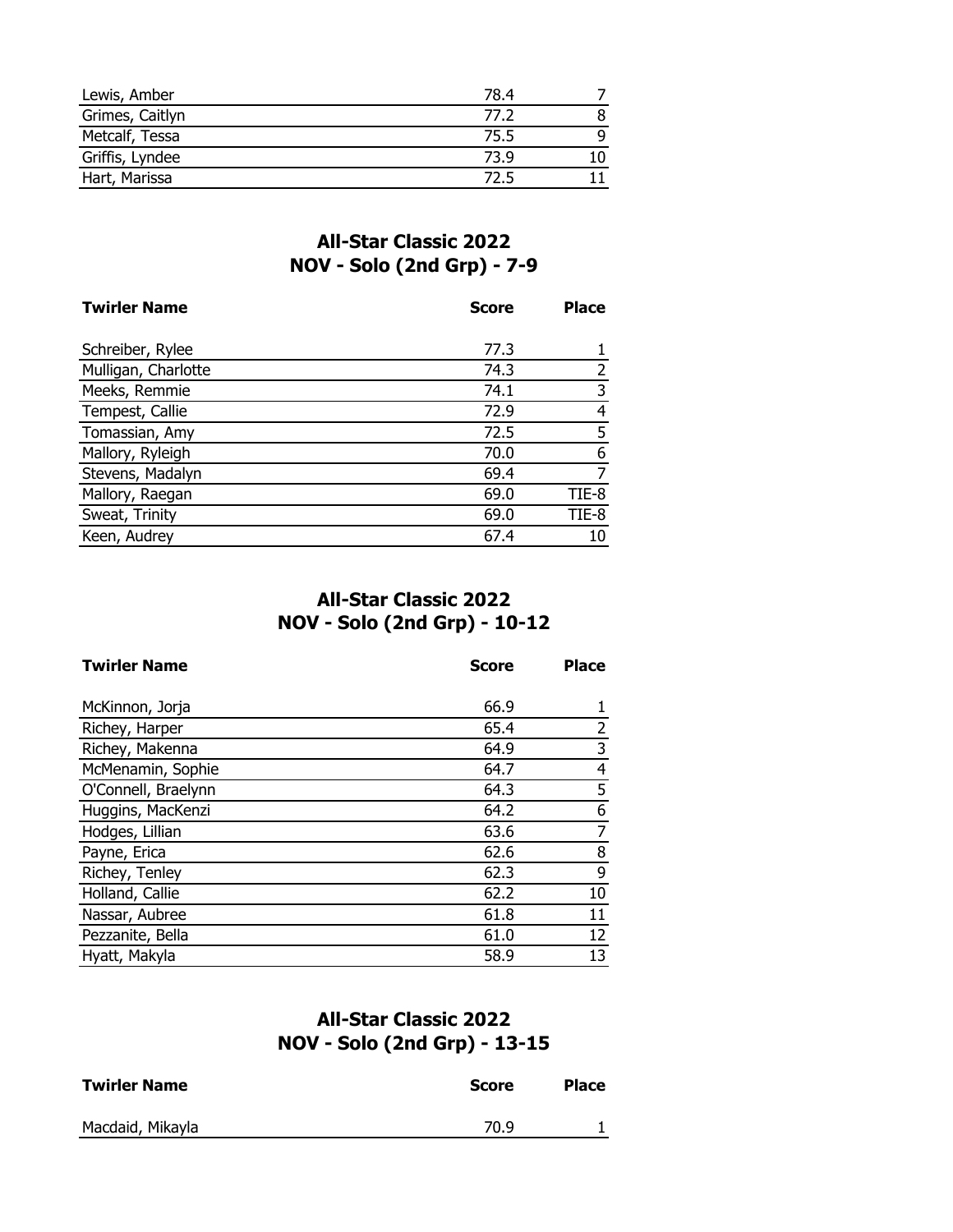| Pivetz, Alejandra | 69.5 |       |
|-------------------|------|-------|
| Roberts, Kaegan   | 69.1 |       |
| Sullivan, Emilie  | 67.7 | TIE-4 |
| Swindell, Cameryn | 67.7 | TIF-4 |
| Swanson, Madalyn  | 67.6 |       |
| Stewart, Jenna    | 66.6 |       |
| Scroggs, Caitliin | 65.7 | 8     |
| Nipper, Avery     | 65.5 | q     |
| Shaw, Summer      | 65.2 |       |

# **All-Star Classic 2022 BEG - Solo (2nd Grp) - 13-15**

| <b>Twirler Name</b> | <b>Score</b> | <b>Place</b> |
|---------------------|--------------|--------------|
| Roberts, Emma       | 70.5         |              |
| Sluski, Katie       | 69.2         | 2            |
| Parker, Sarah       | 68.9         | 3            |
| Smith, Madi         | 67.8         | 4            |
| Stephens, Abigail   | 65.8         | 5            |
| Swindell, Cameryn   | 62.7         | 6            |
| Swanson, Madalyn    | 62.3         | 7            |
| Wright, Ambree      | 61.5         | 8            |
| Shaw, Summer        | 55.8         | 9            |
| Ogle, Sarah         | N/S          | N/S          |

# **All-Star Classic 2022 NOV - Solo (3rd Grp) - 10-12**

| <b>Twirler Name</b> | <b>Score</b> | <b>Place</b> |
|---------------------|--------------|--------------|
|                     |              |              |
| Smith, Averie       | 71.0         |              |
| Starling, Kinley    | 70.0         | 2            |
| Vickers, Kenslee    | 69.9         | 3            |
| Roberson, Alexandra | 69.8         | 4            |
| Wilson, Riley       | 68.4         | 5            |
| Roberson, Aubrie    | 64.8         | 6            |
| Thompson, Kendall   | 63.7         | 7            |
| Waller, Addison     | 62.8         | 8            |
| Shumate, Shaylin    | 61.2         | 9            |
| Theroux, Alison     | 57.6         | 10           |
| Simple, Lauren      | 57.0         |              |

# **All-Star Classic 2022 - 1st Solo - 0-6**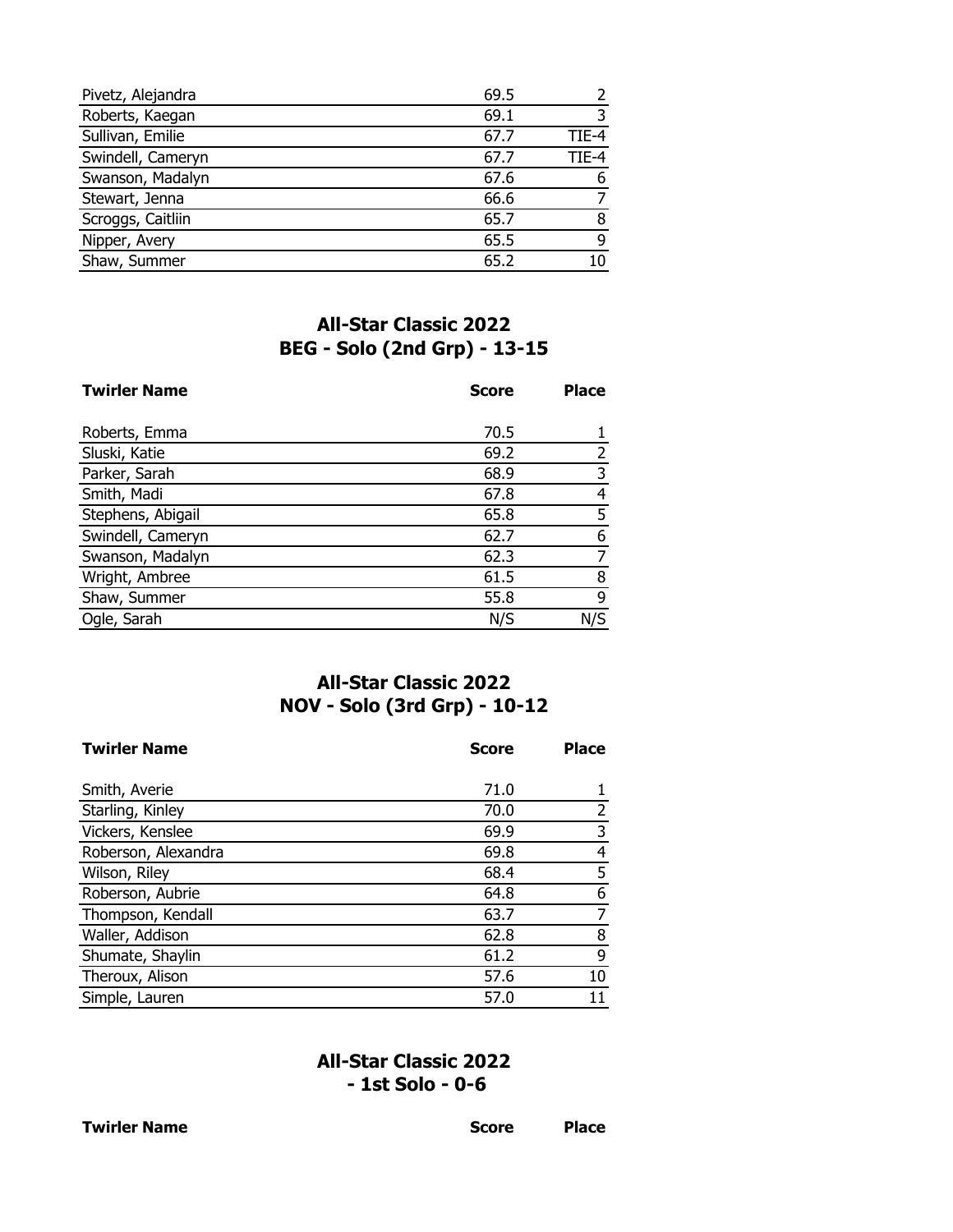### **All-Star Classic 2022 - 1st Solo - 7-9**

| <b>Twirler Name</b> | <b>Score</b> | <b>Place</b> |
|---------------------|--------------|--------------|
| Hodges, Allie       | 60.5         |              |
| Stevens, Madalyn    | 57.2         |              |
| Tempest, Callie     | 52.8         |              |
| Barry, Makenzie     | 52.0         |              |
| Crews, Kately       | 49.9         |              |
| Dunbar, Berkley     | 49.7         |              |

### **All-Star Classic 2022 - 1st Solo - 10-12**

| <b>Twirler Name</b> | <b>Score</b> | <b>Place</b> |
|---------------------|--------------|--------------|
|                     |              |              |
| Barton, Mylie       | 67.3         | $TIE-1$      |
| Barton, Rylie       | 67.3         | $TIE-1$      |
| Crosby, Chloe       | 66.9         | 3            |
| Altman, Kenadee     | 66.8         | 4            |
| Hodges, Lillian     | 66.6         | 5            |
| Hyatt, Makyla       | 66.1         | 6            |
| Boisclaire, Brooke  | 65.8         | 7            |
| Huggins, MacKenzi   | 65.7         | 8            |
| Thompson, Kendall   | 65.3         | 9            |
| Theroux, Alison     | 64.4         | 10           |
| Shumate, Shaylin    | 63.7         | 11           |
| Nassar, Aubree      | 63.6         | 12           |

# **All-Star Classic 2022 - 1st Solo - 13-15**

| <b>Twirler Name</b> | <b>Score</b> | <b>Place</b> |
|---------------------|--------------|--------------|
| Golden, Ivy         | 60.9         |              |
| Girdwood, Leah      | 55.1         |              |

**All-Star Classic 2022 NOV - 2-Baton - 7-9**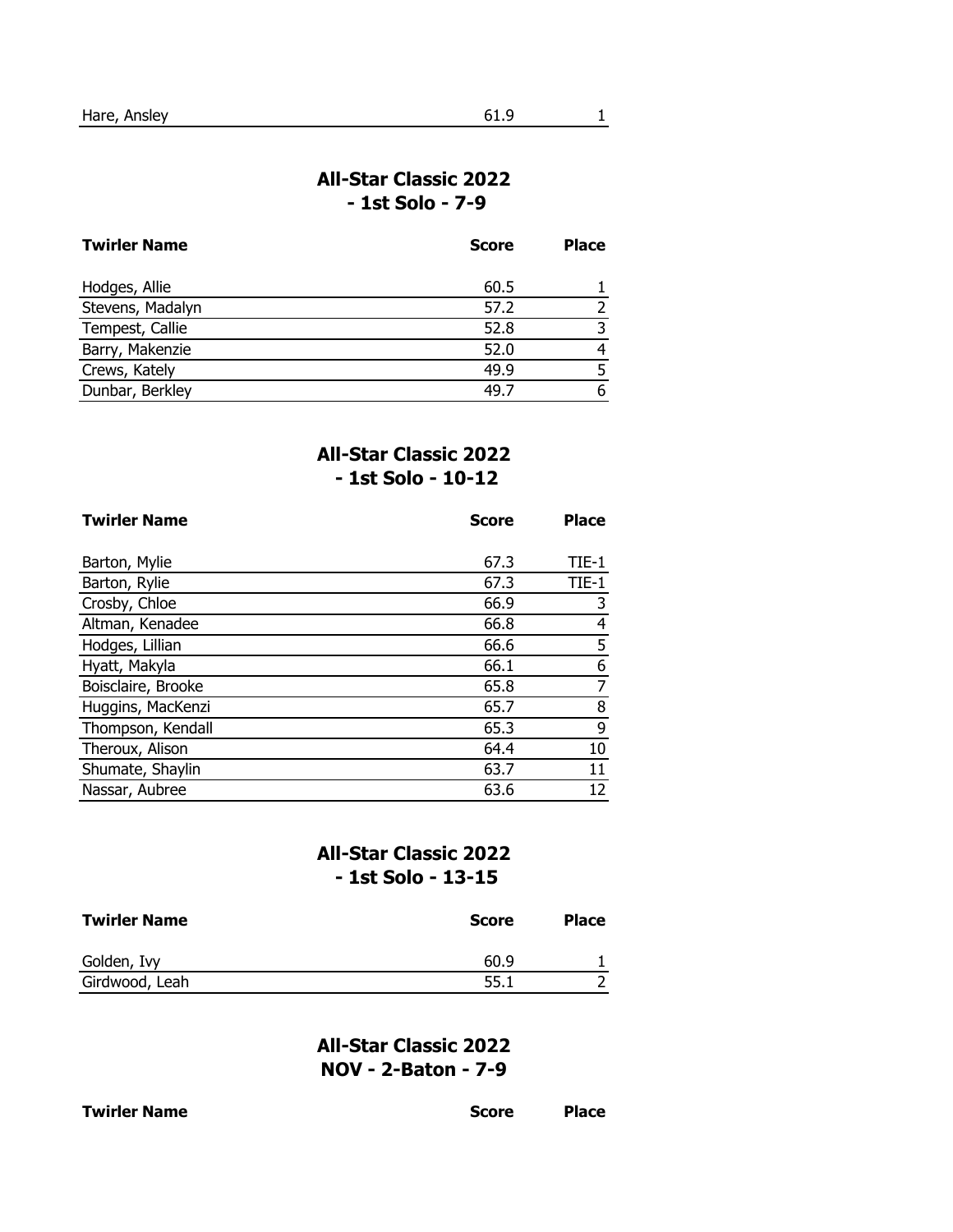| Schreiber, Rylee    | 63.8 |     |
|---------------------|------|-----|
| Meeks, Remmie       | 62.9 |     |
| Henderson, Brooklyn | 62.3 |     |
| Mulligan, Charlotte | 61.6 |     |
| Keen, Audrey        | 56.9 |     |
| Rigdon, Millie      | N/S  | N/S |

# **All-Star Classic 2022 NOV - 2-Baton - 13-15**

| <b>Twirler Name</b> | <b>Score</b> | <b>Place</b>   |
|---------------------|--------------|----------------|
|                     |              |                |
| Barber, Kenzie      | 72.2         |                |
| Hart, Marissa       | 71.9         | $\overline{2}$ |
| Macdaid, Mikayla    | 70.7         | 3              |
| Barnes, Gabriella   | 70.3         | TIE-4          |
| Johnson, Hailey     | 70.3         | TIE-4          |
| Scroggs, Caitliin   | 70.2         | TIE-6          |
| Wright, Ambree      | 70.2         | TIE-6          |
| Metcalf, Tessa      | 69.8         | TIE-8          |
| Swanson, Madalyn    | 69.8         | TIE-8          |
| Roberts, Kaegan     | 69.6         | 10             |
| Stewart, Jenna      | 69.5         | 11             |
| Shaw, Summer        | 68.9         | 12             |
| Stephens, Abigail   | N/S          | N/S            |

# **All-Star Classic 2022 NOV - 2-Baton - 16+**

| <b>Twirler Name</b> | <b>Score</b> | <b>Place</b> |
|---------------------|--------------|--------------|
| Gonzalez, Erin      | 65.6         |              |
| Glynn, Gianna       | 64.8         |              |
| Dominguez, Analyz   | 60.8         |              |

### **All-Star Classic 2022 BEG - 2-Baton - 7-9**

| <b>Twirler Name</b> | <b>Score</b> | <b>Place</b> |
|---------------------|--------------|--------------|
| Riggins, Jimma      | 69.4         |              |

**All-Star Classic 2022 BEG - 2-Baton - 10-12**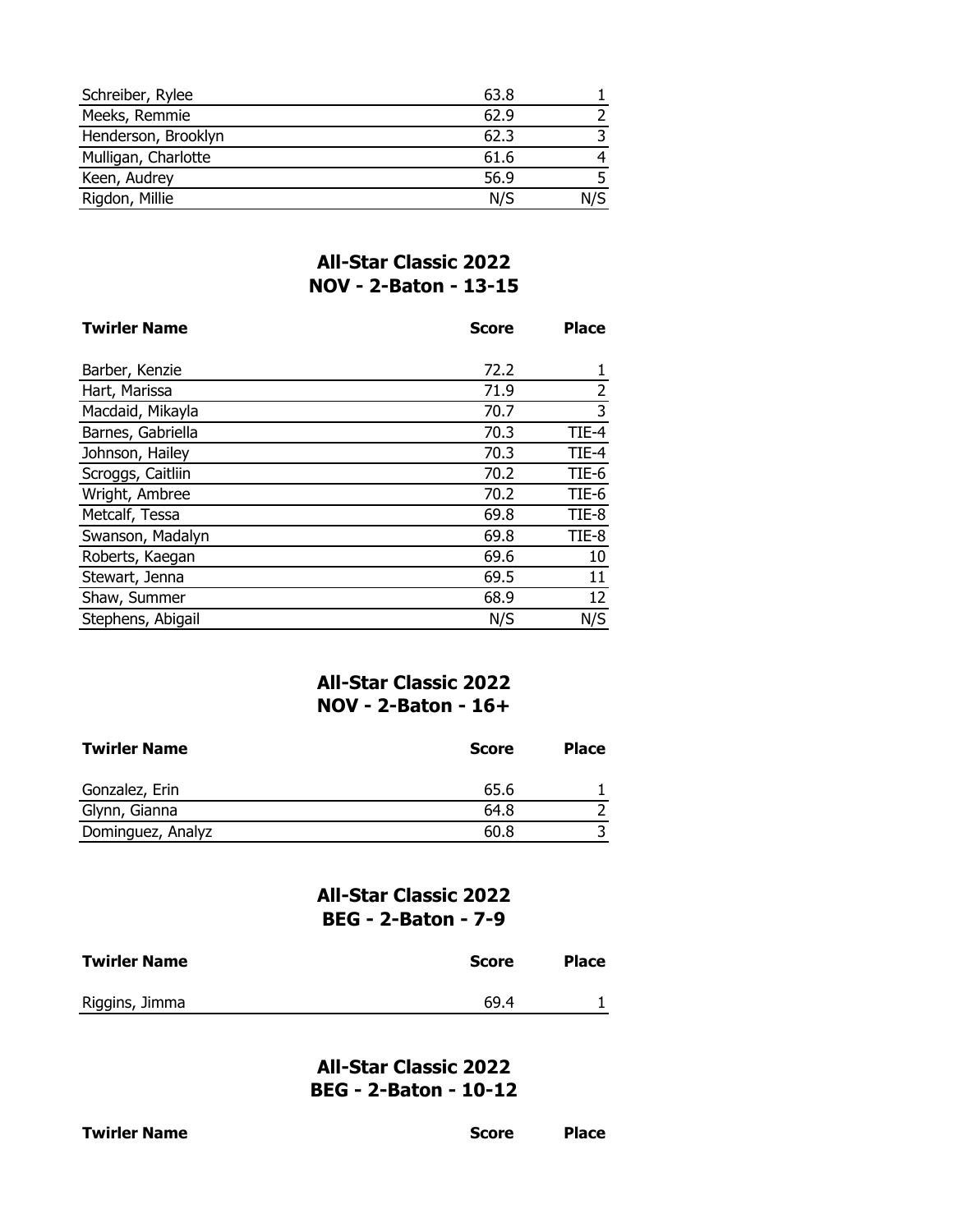| Cochrane, Lilly  |    |  |
|------------------|----|--|
| Robbins, Braeley | 64 |  |

## **All-Star Classic 2022 BEG - 2-Baton - 13-15**

| <b>Twirler Name</b>  | <b>Score</b> | <b>Place</b> |
|----------------------|--------------|--------------|
|                      |              |              |
| Bennett, Allison     | 77.4         |              |
| Zagorini, Cecilia    | 77.0         |              |
| Grimes, Caitlyn      | 76.7         | 3            |
| McClusky, Kylie      | 76.5         | 4            |
| Roberts, Emma        | 73.0         | 5            |
| Blankenship, Madison | 71.4         | 6            |
| Lewis, Amber         | 68.1         | 7            |
| Hart, Marissa        | 66.8         | 8            |
| Wright, Ambree       | 66.2         | 9            |
| Shaw, Summer         | 63.6         | 10           |
| Ogle, Sarah          | N/S          | N/S          |

### **All-Star Classic 2022 BEG - 2-Baton - 16+**

| <b>Twirler Name</b> | <b>Score</b> | <b>Place</b> |
|---------------------|--------------|--------------|
| Massey, Mi'Khia     | 80.0         |              |
| Jewell, Gracie      | 78.3         |              |
| Gonzalez, Erin      | 75.9         | ີ            |
| Locke, Aidan        | 72.7         |              |
| Dinkins, Kiersten   | 69.4         |              |
| Wheeler, Caroline   | N/S          | N/S          |

## **All-Star Classic 2022 INT - 2-Baton - 7-9**

| <b>Twirler Name</b> | <b>Score</b> | <b>Place</b> |
|---------------------|--------------|--------------|
| Coley, Brooklyn     | 78.1         |              |
| Turner, Niery       | 74.4         |              |
| Riggins, Jimma      | 70.3         |              |
| Strickland, Sutton  | N/S          | N/S          |

**All-Star Classic 2022 INT - 2-Baton - 10-12**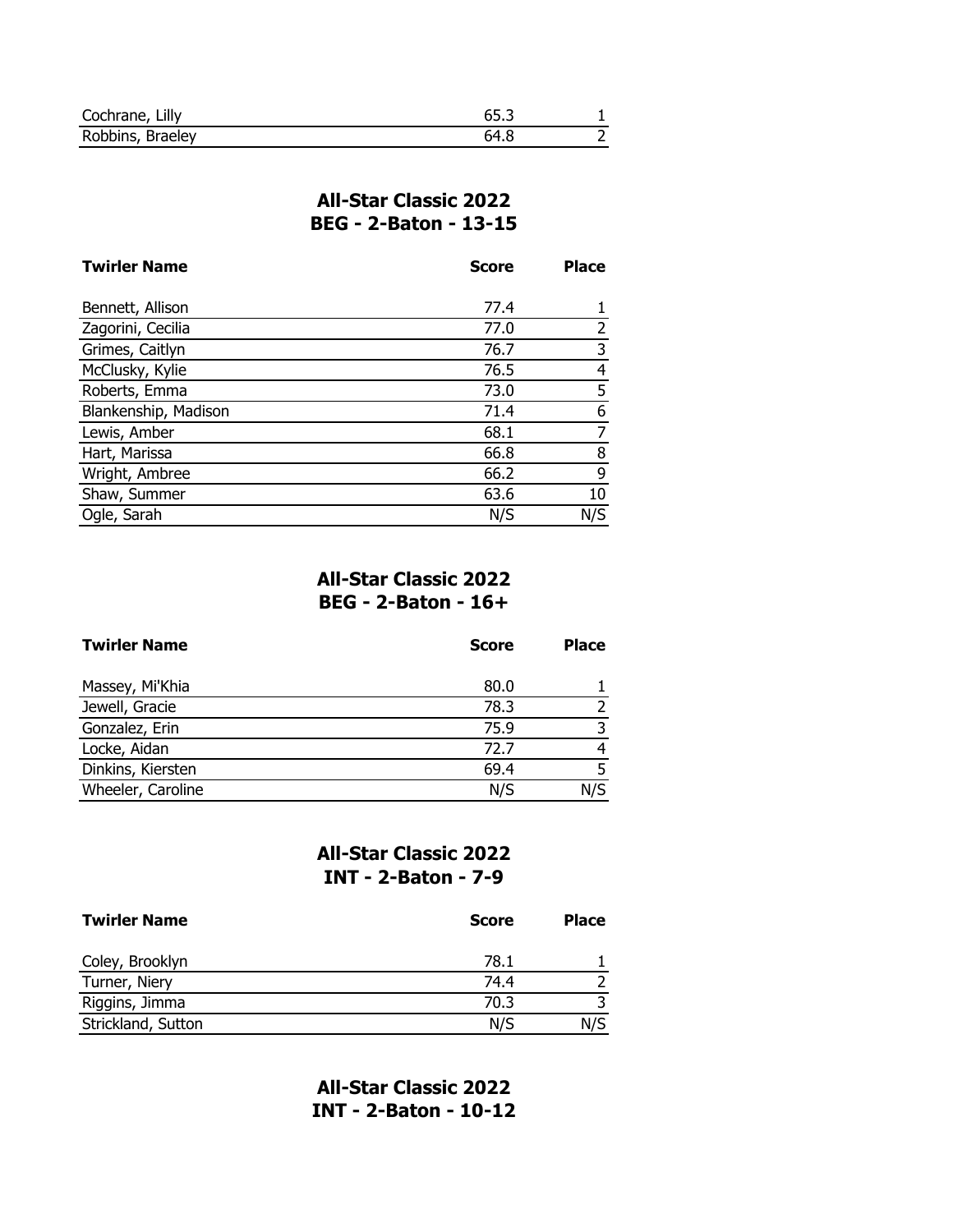| <b>Twirler Name</b>  | Score | <b>Place</b> |
|----------------------|-------|--------------|
| Richardson, Kaydance | 73.0  |              |

### **All-Star Classic 2022 INT - 2-Baton - 13-15**

| <b>Twirler Name</b> | <b>Score</b> | <b>Place</b> |
|---------------------|--------------|--------------|
| Bryan, Taylor       | 69.1         | <b>JP-1</b>  |
| Bergerman, Ana      | 65.2         |              |

#### **All-Star Classic 2022 INT - 2-Baton - 16+**

| <b>Twirler Name</b> | <b>Score</b> | <b>Place</b> |
|---------------------|--------------|--------------|
| Martin, Zoe         | 84.5         |              |
| Olivier, Jaiden     | 74.4         |              |
| Murray, Nancy       | 72.7         |              |

#### **All-Star Classic 2022 ADV - 2-Baton - 7-9**

| <b>Twirler Name</b> | Score | <b>Place</b> |
|---------------------|-------|--------------|
| Turner, Lorelei     | 72.0  |              |

**All-Star Classic 2022 ADV - 2-Baton - 13-15**

| <b>Twirler Name</b> | <b>Score</b> | <b>Place</b> |
|---------------------|--------------|--------------|
| McAmis, Amelia      | 78.2         |              |

## **All-Star Classic 2022 ADV - 2-Baton - 16+**

| <b>Twirler Name</b> | <b>Score</b> | <b>Place</b> |
|---------------------|--------------|--------------|
| Stoeber, Elizabeth  | 88.6         |              |
| Wolfe, Taylor       | 85.8         |              |
| Stewart, Anya       | 83.7         |              |
| Goodridge, Meagann  | 83.5         |              |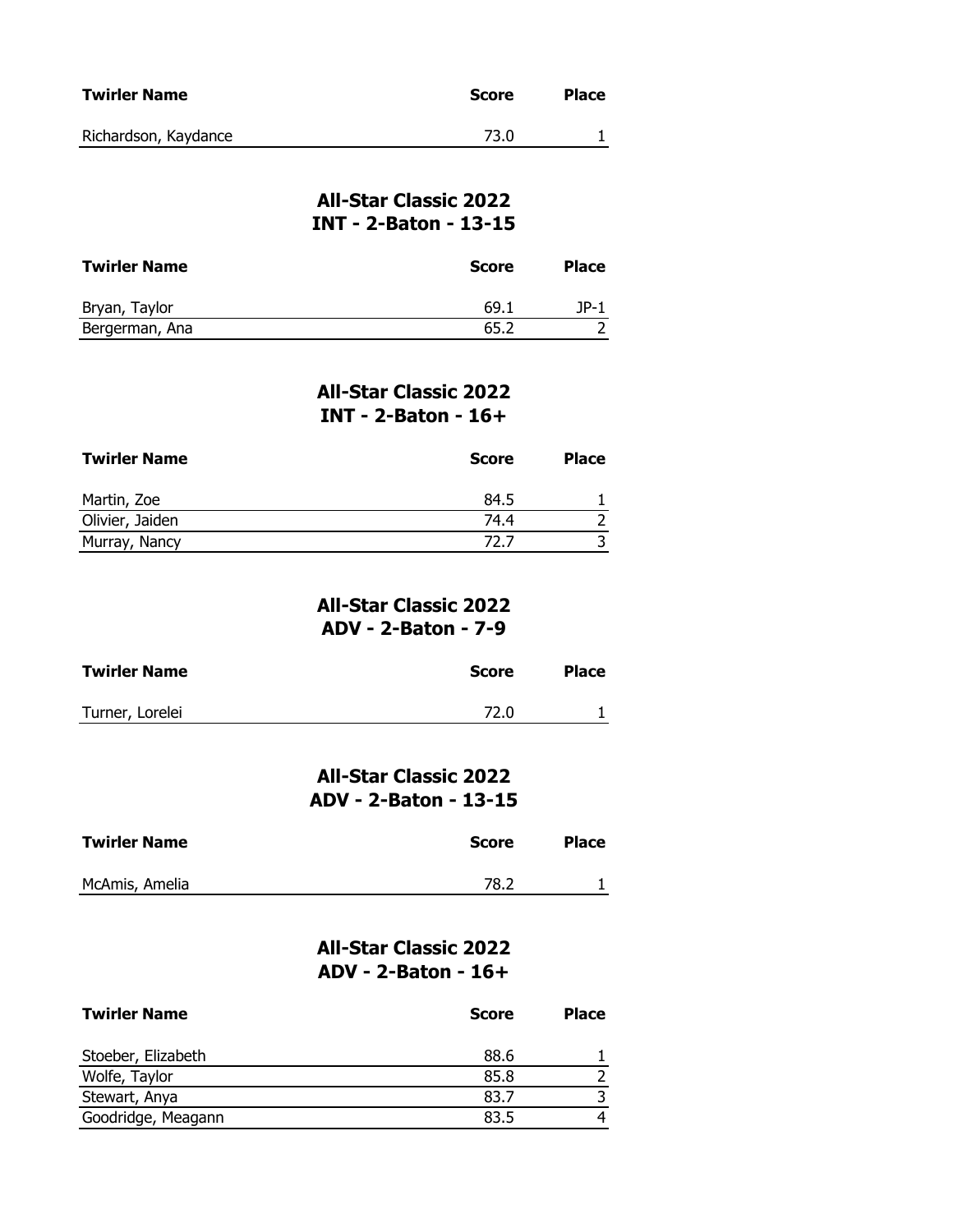### **All-Star Classic 2022 NOV - 2-Baton (1st Grp) - 10-12**

| <b>Twirler Name</b> | <b>Score</b> | <b>Place</b> |
|---------------------|--------------|--------------|
|                     |              |              |
| Griffin, Lillie     | 66.9         |              |
| Mikel, Haley        | 66.2         |              |
| Cochrane, Lilly     | 64.8         |              |
| McKinnon, Jorja     | 64.5         | 4            |
| Filosi, Jayden      | 63.3         | 5            |
| Anderson, Jocelyn   | 62.9         | 6            |
| McMenamin, Sophie   | 62.8         |              |
| Grimes, Carlee      | 62.2         | 8            |
| Benfield, Lorelai   | 55.6         | 9            |
| Bennett, Eliza      | 54.8         |              |

# **All-Star Classic 2022 NOV - 2-Baton (2nd Grp) - 10-12**

| <b>Twirler Name</b> | <b>Score</b> | <b>Place</b> |
|---------------------|--------------|--------------|
| Williams, Ava Lynn  | 73.5         |              |
| Waller, Addison     | 72.5         |              |
| Starling, Kinley    | 72.4         | 3            |
| Othus, Brinley      | 70.7         | 4            |
| Wilson, Riley       | 70.0         | 5            |
| Summers, AvaGrace   | 69.5         | 6            |
| O'Connell, Braelynn | 66.4         |              |
| Payne, Erica        | 65.0         | 8            |
| Vickers, Kenslee    | 64.5         | 9            |

## **All-Star Classic 2022 BEG - 3-Baton - 10-12**

| <b>Twirler Name</b>  | <b>Score</b> | <b>Place</b> |
|----------------------|--------------|--------------|
| Barnes, Ava          | 70.5         | 1P-1         |
| Richardson, Kaydance | N/S          | N/S          |

### **All-Star Classic 2022 BEG - 3-Baton - 13-15**

| <b>Twirler Name</b> | Score | <b>Place</b> |
|---------------------|-------|--------------|
| McClusky, Kylie     | 81.1  |              |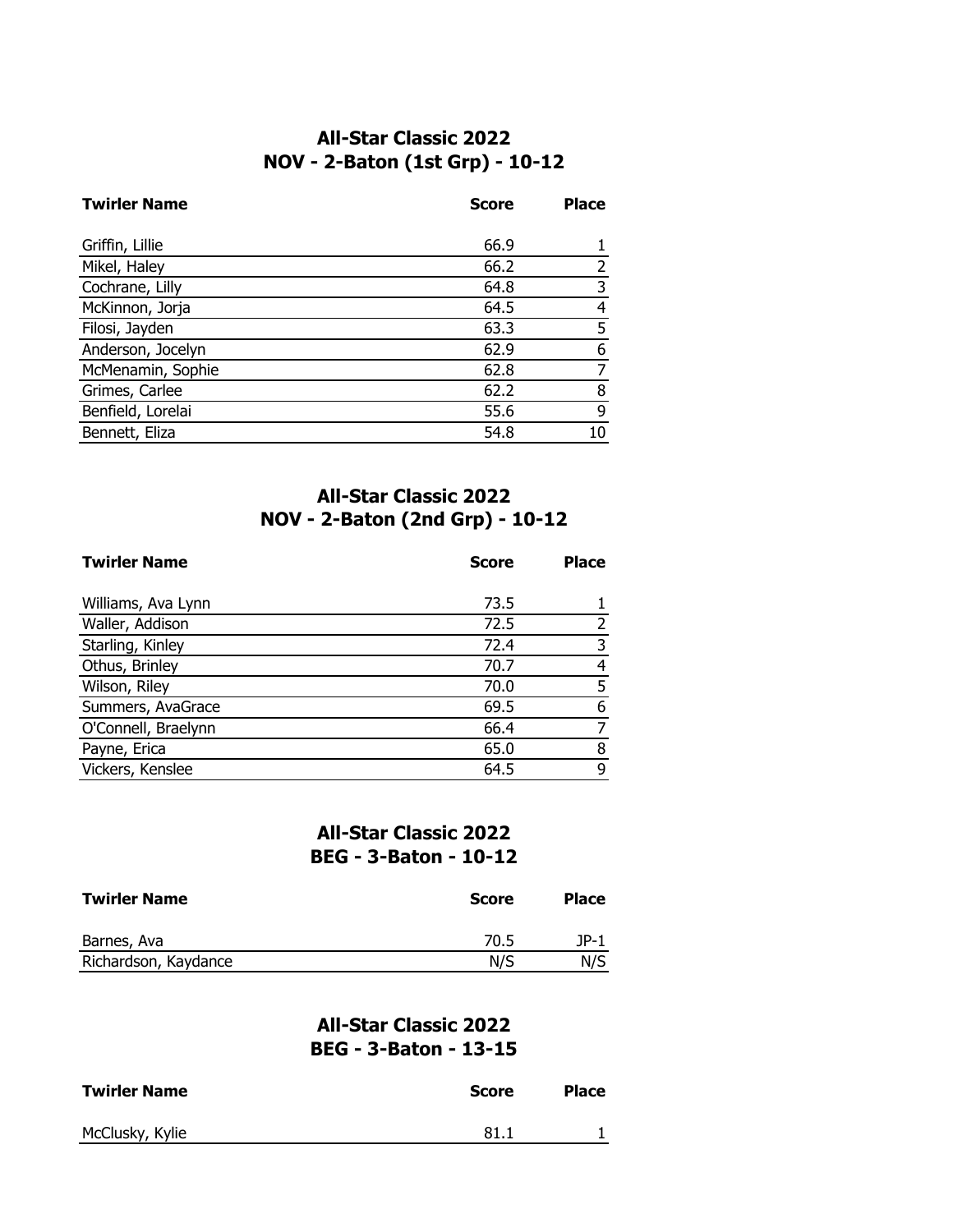| McAmis, Amelia       | 77.8 |       |
|----------------------|------|-------|
| Bennett, Allison     | 77.7 | TIE-3 |
| Bryan, Taylor        | 77.7 | TIE-3 |
| Lewis, Amber         | 77.4 |       |
| Grimes, Caitlyn      | 77.1 | 6     |
| Pivetz, Alejandra    | 75.9 |       |
| Bergerman, Ana       | 75.8 |       |
| Wright, Ambree       | 74.1 | q     |
| Blankenship, Madison | 69.4 |       |

## **All-Star Classic 2022 BEG - 3-Baton - 16+**

| <b>Twirler Name</b> | <b>Score</b> | <b>Place</b> |
|---------------------|--------------|--------------|
| Murray, Nancy       | 79.9         |              |
| Massey, Mi'Khia     | 77.5         |              |
| Ritter, Jenna       | 76.0         |              |
| Dinkins, Kiersten   | 72.5         |              |
| Locke, Aidan        | 70.4         |              |

## **All-Star Classic 2022 ADV - 3-Baton - 16+**

| <b>Twirler Name</b> | <b>Score</b> | <b>Place</b> |
|---------------------|--------------|--------------|
| Martin, Zoe         | 88.9         |              |
| Wolfe, Taylor       | 87.9         |              |
| Stewart, Anya       | 84.6         | ว            |
| Goodridge, Meagann  | 82.1         | 4            |
| Olivier, Jaiden     | 80.2         |              |

#### **All-Star Classic 2022 BEG - Duet - 19-24**

| <b>Twirler Name</b>        | <b>Score</b> | <b>Place</b> |
|----------------------------|--------------|--------------|
| Filosi, J. / Starling, K.  | 68.8         |              |
| Benfield, L. / Rigdon, M.  | 65.7         |              |
| Barton, M. / Barton, R.    | 64.9         |              |
| Thompson, K. / Vickers, K. | 63.9         |              |

**All-Star Classic 2022 BEG - Duet - 25-30**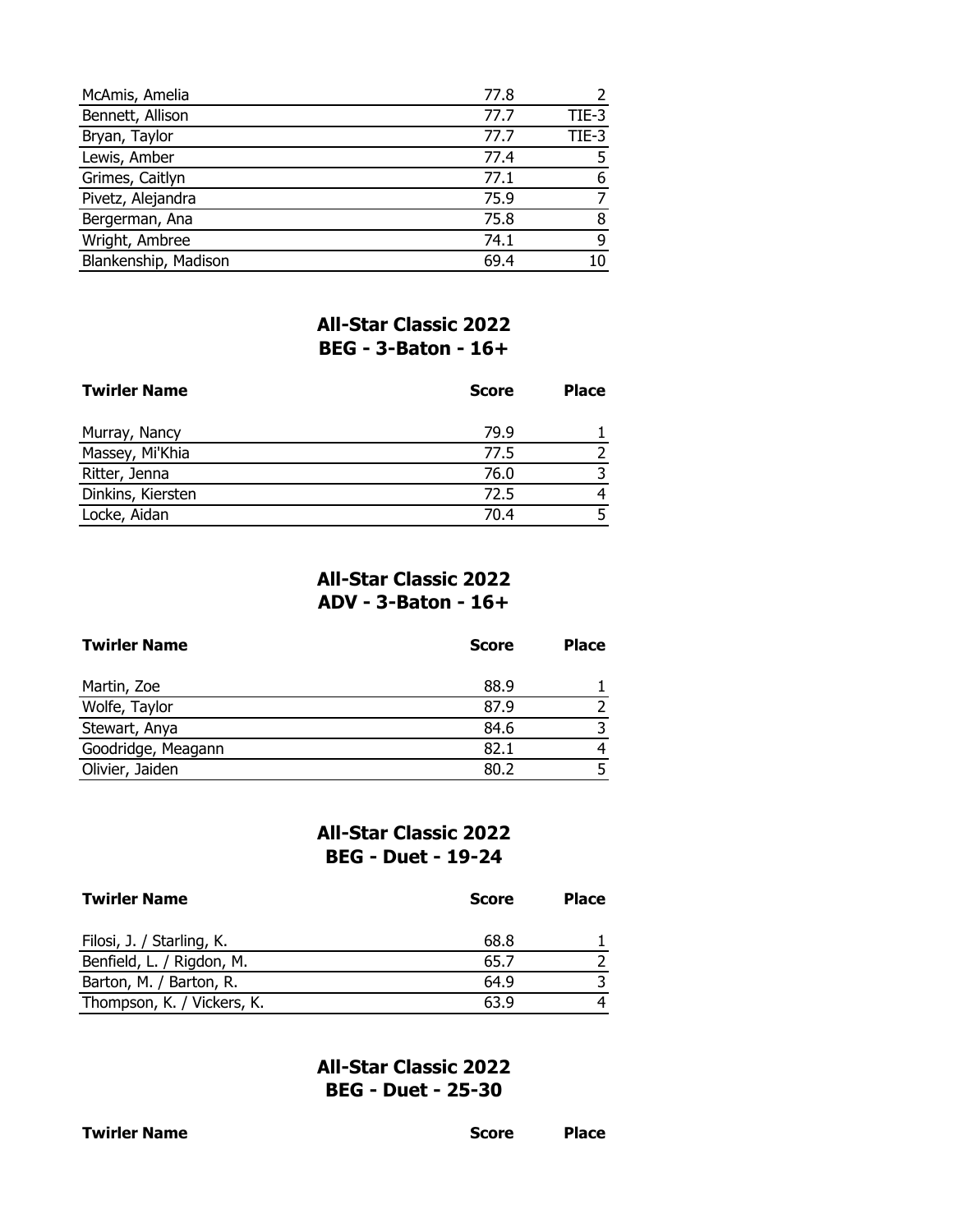### **All-Star Classic 2022 BEG - Duet - 31+**

| <b>Twirler Name</b>   | <b>Score</b> | <b>Place</b> |
|-----------------------|--------------|--------------|
| Lewis, A. / Locke, A. | 71.2         |              |

# **All-Star Classic 2022 ADV - Duet - 0-18**

| <b>Twirler Name</b>     | Score | <b>Place</b> |
|-------------------------|-------|--------------|
| Turner, L. / Turner, N. | 73.9  |              |

|                     |        | <b>All-Star Classic 2022</b><br>- Show Twirl - 7-9 |        |             |              |                |  |  |
|---------------------|--------|----------------------------------------------------|--------|-------------|--------------|----------------|--|--|
| <b>Twirler Name</b> | Judge1 | <b>Rank</b>                                        | Judge2 | <b>Rank</b> | <b>Total</b> | <b>TotRank</b> |  |  |
| Turner, Niery       | 78.0   |                                                    | 83.7   |             | 161.7        |                |  |  |
| Riggins, Jimma      | 76.9   |                                                    | 83.9   |             | 160.8        |                |  |  |
| Strickland, Sutton  | N/S    | N/S                                                | N/S    | N/S         | N/S          | N/S            |  |  |

|                     | <b>All-Star Classic 2022</b><br>- Show Twirl - 10-12 |             |        |             |              |                |
|---------------------|------------------------------------------------------|-------------|--------|-------------|--------------|----------------|
| <b>Twirler Name</b> | Judge1                                               | <b>Rank</b> | Judge2 | <b>Rank</b> | <b>Total</b> | <b>TotRank</b> |
| Othus, Brinley      | 75.3                                                 |             | 80.5   |             | 155.8        |                |
| Grimes, Carlee      | 73.4                                                 |             | 77.0   |             | 150.4        |                |
| Wilson, Riley       | 69.3                                                 |             | 73.3   |             | 142.6        | 6              |

|                     |        |      | <b>All-Star Classic 2022</b><br>- Show Twirl - 13-15 |             |              |                |
|---------------------|--------|------|------------------------------------------------------|-------------|--------------|----------------|
| <b>Twirler Name</b> | Judge1 | Rank | Judge2                                               | <b>Rank</b> | <b>Total</b> | <b>TotRank</b> |
| Bryan, Taylor       | 85.4   |      | 83.0                                                 |             | 168.4        |                |
| Carruthers, Paige   | 76.4   |      | 81.5                                                 |             | 157.9        | 5              |
| Grimes, Caitlyn     | 77.5   |      | 79.0                                                 |             | 156.5        |                |
| Jenkins, Jesalyn    | 72.5   |      | 72.5                                                 |             | 145.0        | 8              |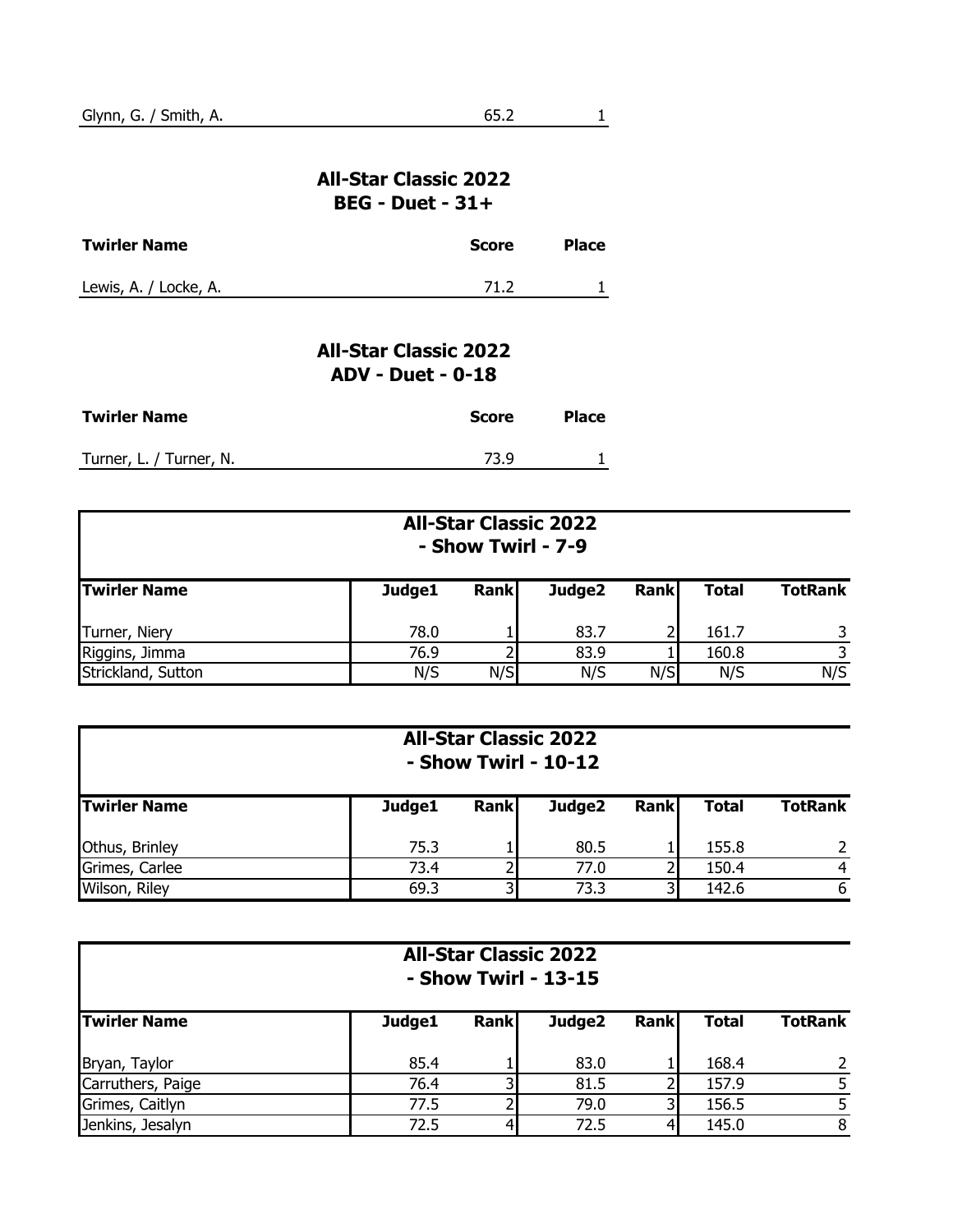|  | Sull<br><br>$\cdots$<br>milie<br>аι<br>______ | 70<br>___ | -<br>וכ | -<br>n<br>. .<br>$ -$ | -<br>וכ | ה ה<br>∼<br>----- | - -<br>__ |
|--|-----------------------------------------------|-----------|---------|-----------------------|---------|-------------------|-----------|
|--|-----------------------------------------------|-----------|---------|-----------------------|---------|-------------------|-----------|

|                     | <b>All-Star Classic 2022</b><br>$-$ Show Twirl - 16+ |             |        |             |              |                |
|---------------------|------------------------------------------------------|-------------|--------|-------------|--------------|----------------|
| <b>Twirler Name</b> | Judge1                                               | <b>Rank</b> | Judge2 | <b>Rank</b> | <b>Total</b> | <b>TotRank</b> |
| Martin, Zoe         | 81.5                                                 |             | 88.0   |             | 169.5        | 2              |
| Murray, Nancy       | 78.4                                                 |             | 81.0   |             | 159.4        | 4              |
| Olivier, Jaiden     | 76.1                                                 | 3           | 79.0   | 3           | 155.1        | 6              |
| Gonzalez, Erin      | 72.8                                                 |             | 76.3   |             | 149.1        | 8              |
| Harris, Dayna       | 69.6                                                 | 51          | 72.6   | 6           | 142.2        | 11             |
| Glynn, Gianna       | 68.7                                                 | 6           | 73.3   | 5           | 142.0        | 11             |
| Goodridge, Meagann  | 62.4                                                 |             | 64.9   |             | 127.3        | 14             |

|                     |        |             | <b>All-Star Classic 2022</b><br>- Rhythmic Twirl - 7-9 |             |              |                |
|---------------------|--------|-------------|--------------------------------------------------------|-------------|--------------|----------------|
| <b>Twirler Name</b> | Judge1 | <b>Rank</b> | Judge2                                                 | <b>Rank</b> | <b>Total</b> | <b>TotRank</b> |
| Coley, Brooklyn     | 85.4   |             | 87.3                                                   |             | 172.7        |                |

|                     |        | <b>All-Star Classic 2022</b> | - Rhythmic Twirl - 16+ |             |       |                |
|---------------------|--------|------------------------------|------------------------|-------------|-------|----------------|
| <b>Twirler Name</b> | Judge1 | <b>Rank</b>                  | Judge2                 | <b>Rank</b> | Total | <b>TotRank</b> |
| Stewart, Anya       | 84.7   |                              | 83.1                   |             | 167.8 | $\mathcal{P}$  |
| Murray, Nancy       | 70.7   |                              | 72.8                   |             | 143.5 | 4              |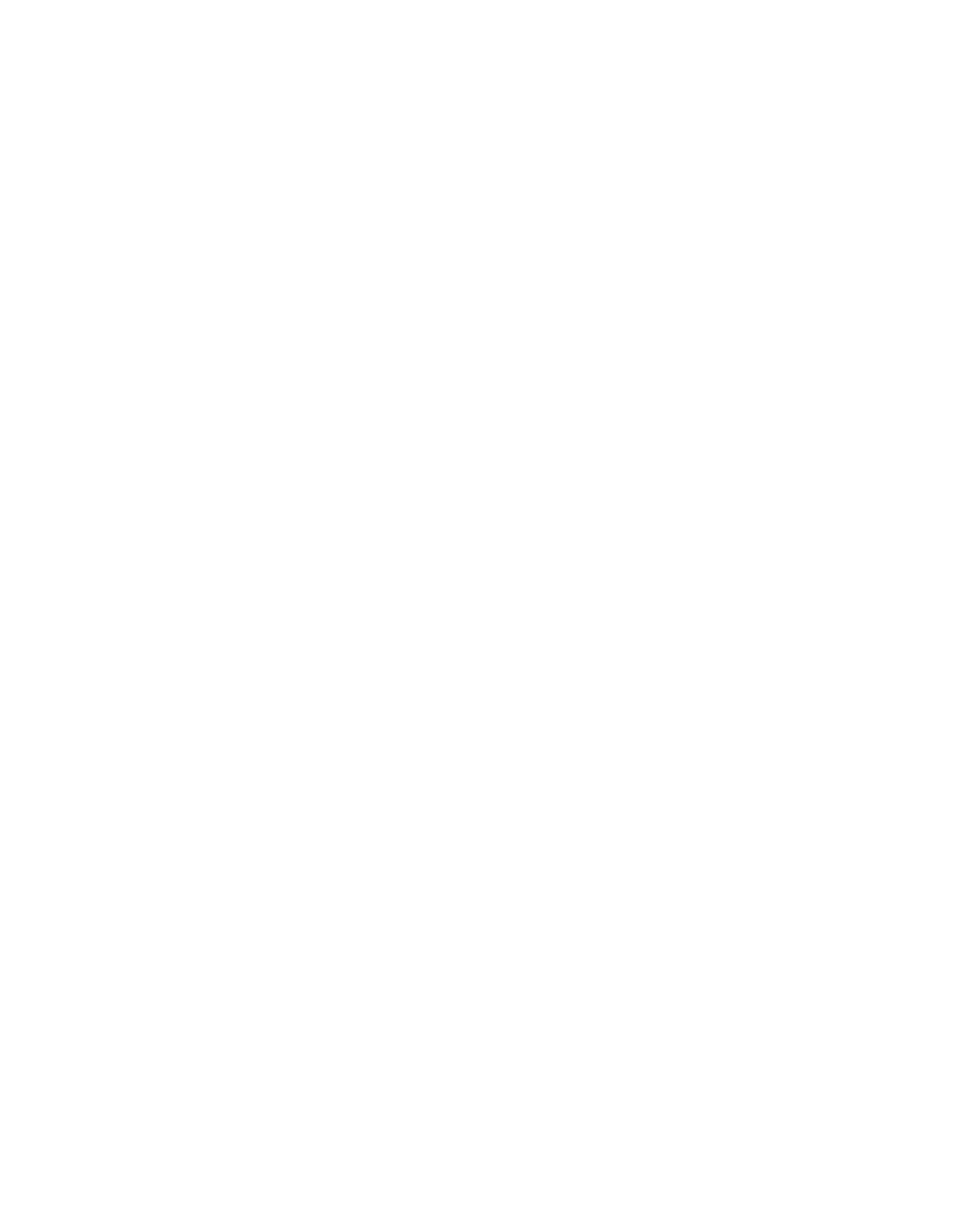| <b>Place</b> |
|--------------|
| j            |
|              |
| N/S          |

| <b>Place</b> |
|--------------|
| 1            |
|              |
|              |

| <b>Place</b>  |  |
|---------------|--|
|               |  |
| $\frac{1}{2}$ |  |
|               |  |